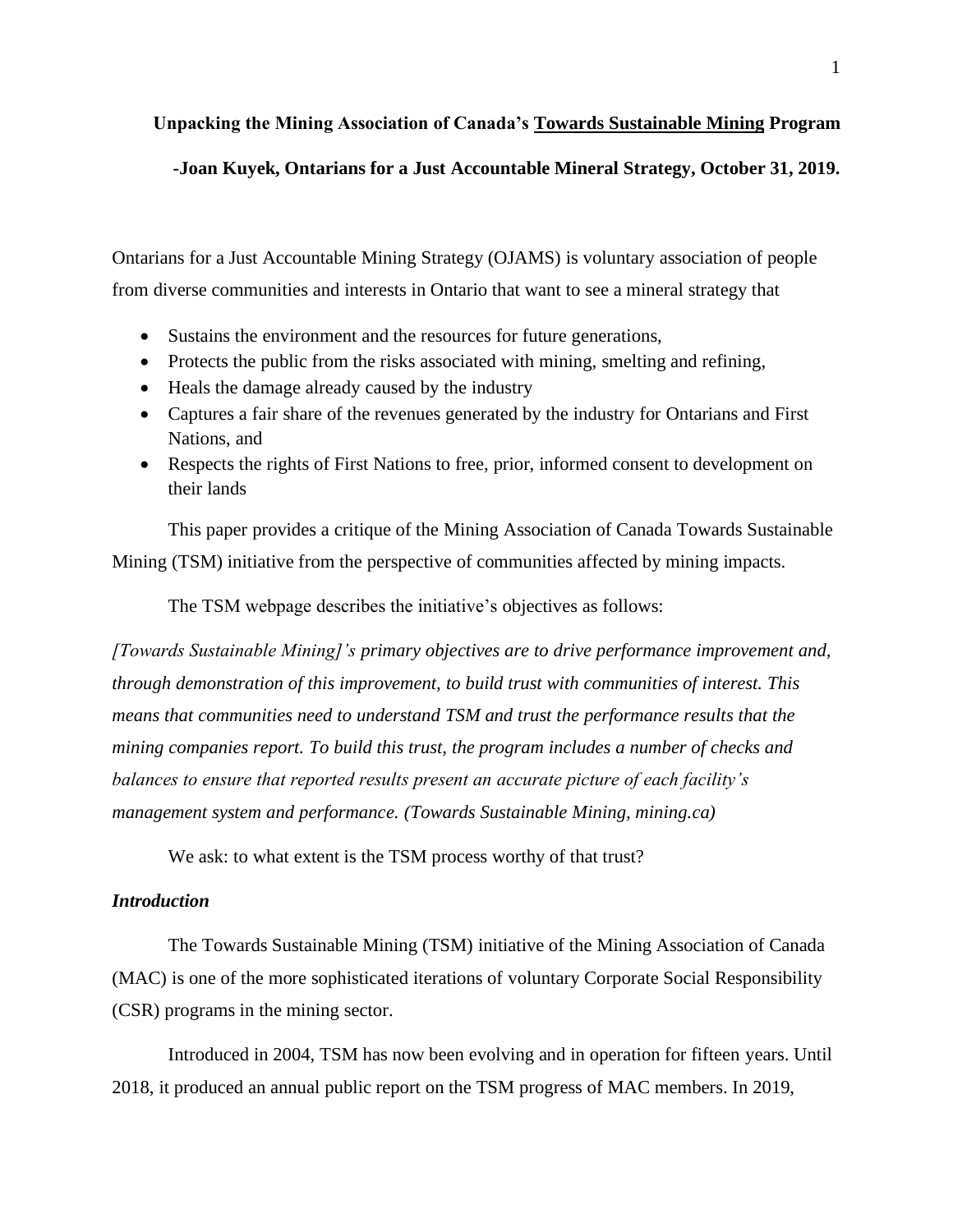MAC has decided to cease the annual report and instead have participating companies report directly on line. It has also updated and modified its "Guiding Principles". (see Appendix A)

TSM is a voluntary Code of Conduct for mining companies. The standards and indicators are developed by the mining company association for their members. Although a company has to agree to participate in TSM in order to belong to MAC, after fifteen years of the program just over one half of MAC companies and their facilities report. They are only required to report on facilities in Canada. For those that do report, there is no penalty for poor grades and no failing grade at all.

*Sustainable Mining* is an oxymoron. Mining is not – and cannot be – sustainable, as it depletes the very resource it depends upon. It is a rapid, ferocious and continuous assault on the earth no matter how carefully it is done. It is a waste management industry, leaving behind massive amounts of tailings and waste rock that will, in most cases, be toxic and have to be managed forever in order to prevent them from poisoning aquifers and surface waters. The corporate members of the Mining Association of Canada are major contributors to global warming and climate breakdown, not only through their energy consumption and greenhouse gas (GHG) emissions, but also through the very products they produce, such as coal and other fossil fuels.

As the industry tells us repeatedly, we do need fossil fuels, minerals and metals, and our economy has been created around the extraction of oil, coal, industrial minerals, gems and metals. Transition to a sustainable economy – "one that meets the needs of the present without compromising the ability of future generations to meet their own needs" – means a massive paradigm shift away from activities like mining towards closed-loop ecologically responsible economies that heal the damage already done. It means challenging the very power and authority of the mining industry.

This report is organized as follows:

- A History of Towards Sustainable Mining
- Regulatory vs. voluntary standards
- How the TSM process is structured
- A critique of TSM assessments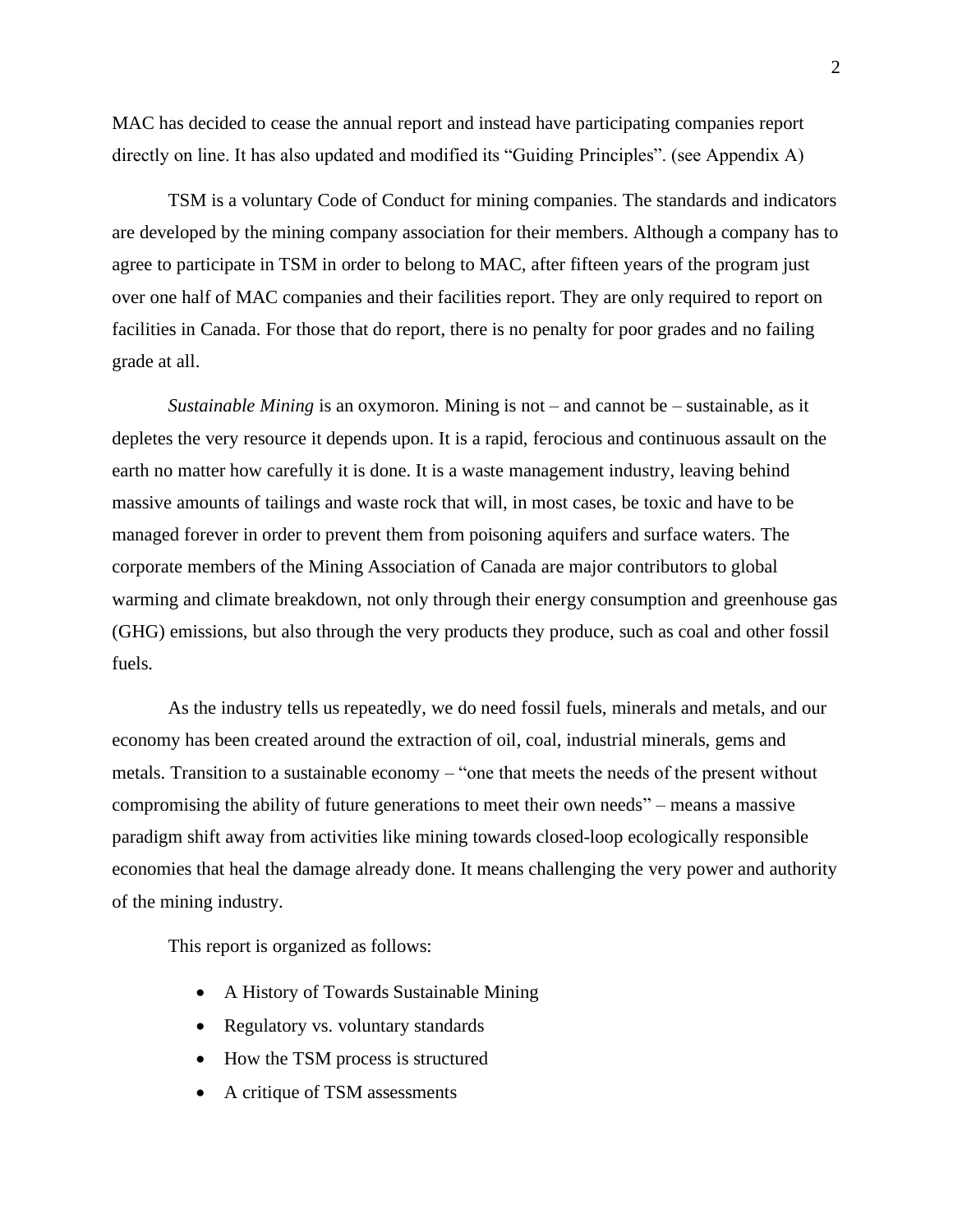- Beyond the TSM: an ecosystem approach
- Can the mining companies reporting to TSM be trusted? (company-specific critiques)

# *A History of TSM*

The last quarter of the  $20<sup>th</sup>$  century saw an unprecedented expansion of the mining industry around the world, using open pit technologies to cut costs, intruding into more remote areas, affecting more marginalized communities, trashing large swaths of the ecosystem and rewriting mining laws in over 100 countries to suit industry needs.

Affected communities, Indigenous Peoples, workers and civil society organizations fought back, using new internet technologies to share their stories and strategies. Community conflicts and labour strikes multiplied. As their effectiveness increased, it began to restrict mining industry access to land and resources, to labour, to water and capital. The industry had trouble getting and keeping workers. Investors became increasingly worried not only about this "social licence to operate", but also about undeclared liabilities (and their duty of care) after a number of catastrophic pit wall and tailings dam failures at large mines. Governments, which had changed their mining laws to attract mining investment, found that regulators were unable to protect the public purse, workers and the ecosystem from the industry and were being faced with insurmountable costs at closure.<sup>1</sup>

The mining industry was caught off-guard by the power of this growing opposition to their projects. In 2000-2001, led by Rio Tinto and other multinational mining companies, the companies engaged the International Institute for Education and Development (IIED) to carry out a global "consultation", called Mining, Minerals and Sustainable Development (MMSD). In 2001, the report of this world-wide consultation was published, called "Breaking New Ground". To urge companies to implement the report recommendations, the companies formed the International Council on Mining and Metals.

The pressure on the mining industry from communities, workers and NGOs supporting them continued. Following MMSD, the World Bank Extractive Industries Review (2004) was undertaken; many different Standards and Codes were created: the Initiative for Responsible Mining Assurance (IRMA), the Global Compact, the International Cyanide Code, and the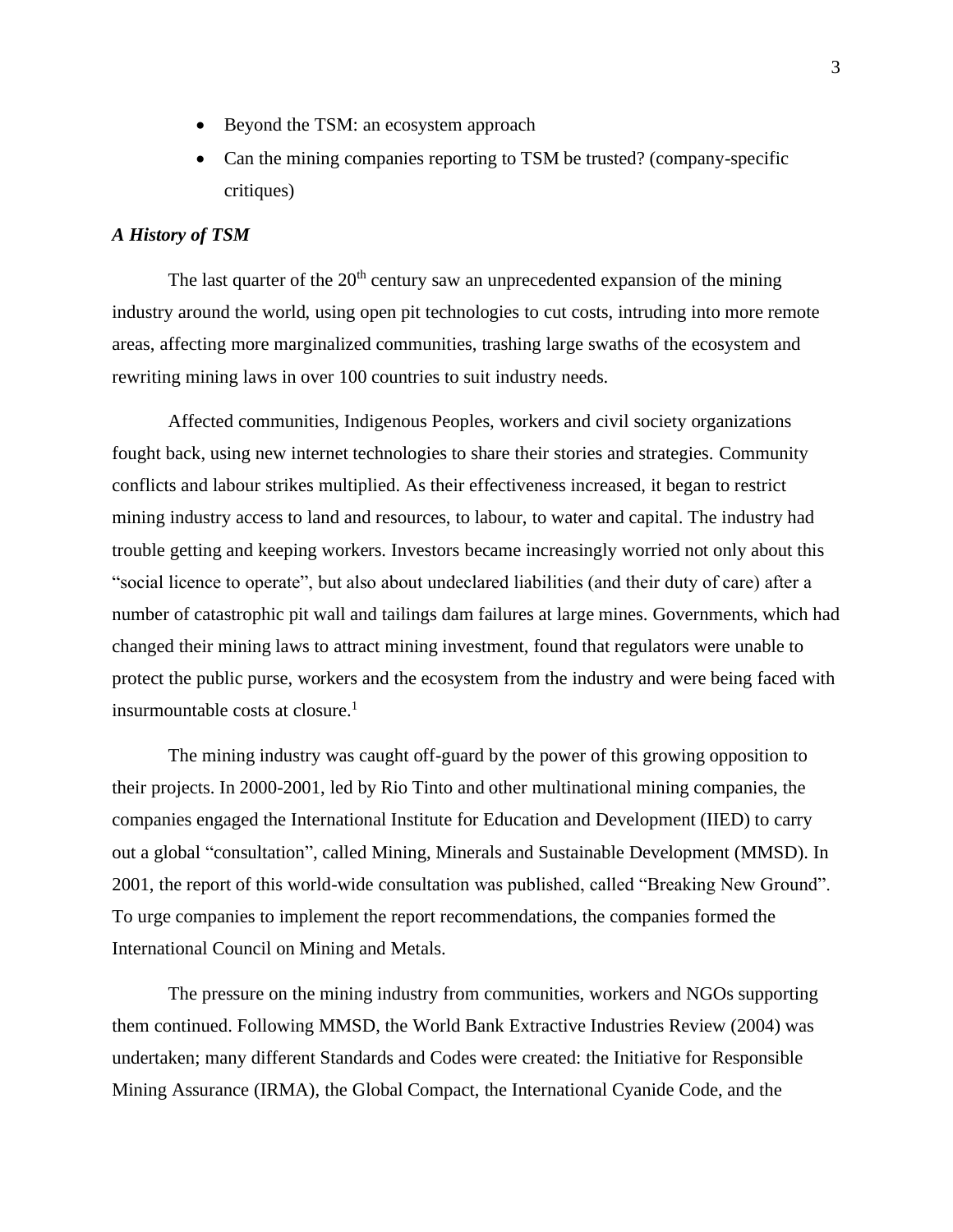Extractive Industries Transparency Initiative, amongst others. Activists from all over the world found themselves sitting with industry and governments at a number of national and global "consultations" and on "multi-stakeholder" committees to develop standards and programs by which industry would agree to abide. How effective these industry- and government-driven initiatives could be in actually stopping the pillage by and pollution from mining companies was a huge question.

In Canada, where at this time more than 75% of mining capital was raised, the national mining lobby – the Mining Association of Canada – responded with its own CSR plan – Towards Sustainable Mining (TSM) – in 2004.

#### *Regulatory vs Voluntary Standards for mining companies*

In their thorough legal analysis of corporate social responsibility, Kerr, Janda and Pitts say that the benefit of regulation is that it "levels the playing field" requiring compliance from all corporate actors, so that "corporate laggards" are forced to take action.<sup>2</sup> It prevents a race to the bottom. Regulation is more likely to protect the environment and society over business interests and drive positive change where upfront costs for industry are high. It ensures the public reporting of negative results as well as positive ones. Most importantly, it provides punitive mechanisms designed to secure compliance.

However, they continue, "regulatory frameworks targeting the corporate sector are often plagued with wide-spread non-compliance as a consequence of business evasion, inadequate sanctions, limited enforcement resources or political will to enforce." This non-compliance has become worse with the growth of corporate power. Voluntary standards, they say, are more flexible, less cumbersome for companies and have lower compliance costs for corporations.

The authors make the point that "Voluntary initiatives should not be proposed and adopted as substitutes for regulation or used as justification for dismantling regulatory capacity," as this can lead to regulatory capture.

The weaknesses in voluntary corporate responsibility programs include the following:

• Most companies will opt out of the standards.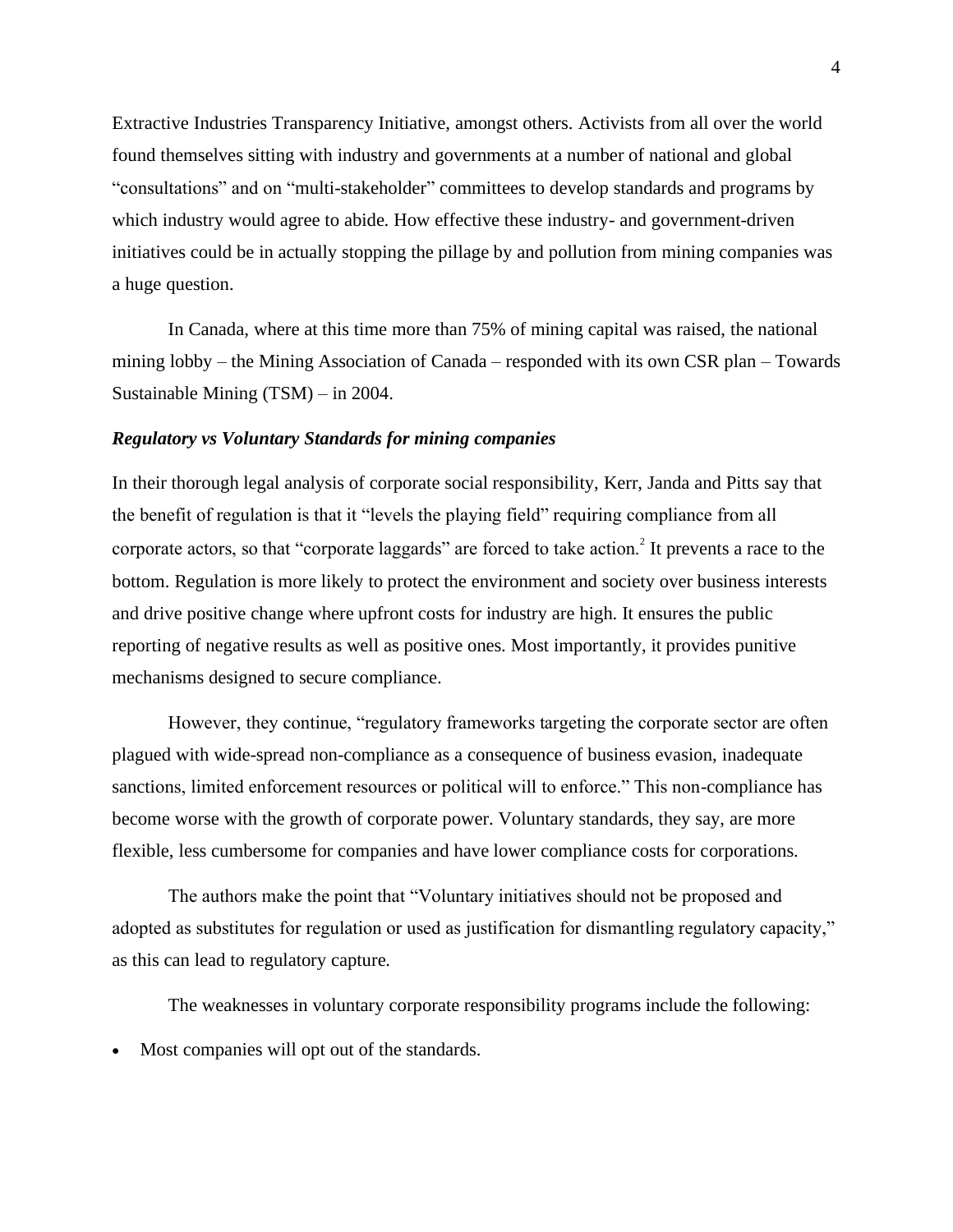- Companies can pick and choose the standards and indicators on which they wish to report, and it is extremely difficult to see where they have been adapted to the company's own interests.
- Companies can select their own interpretation of those standards and indicators that they do choose.
- Where companies operate through subsidiaries or partnerships, they may omit to report on some of these.
- The choice of which data to reveal in the report, and how to present it is made by the company; raw data is usually considered proprietary and is not publicly available.
- The data collected for reporting purposes is entirely compiled by the company and/or by contractors chosen by the company.
- Where "independent" audits of the company's performance are presented, they are usually done by a consulting company hired by the company and paid by the company with the company as the client. Most of the consultants hired rely on the industry for their livelihoods.
- There are no consequences or penalties for non-compliance.

# *What are the key features of Towards Sustainable Mining?*

The MAC has 43 full members, and a number of associate members. The full members include major players in the Alberta tar sands, including Suncor, Syncrude, Canadian Natural Resources Limited and Teck. It includes the Canadian subsidiaries of transnationals headquartered outside of Canada such as ArcelorMittal, Anglo-American, Rio Tinto, Glencore, Vale and Newmont. There are a number of small and medium sized mining (and tar sands) companies and some of the few remaining Canadian majors: Barrick Gold, Iamgold, Cameco, Yamana Gold and First Quantum. (For a list of 2019 members see Appendix B.)

Since 2018, MAC has required that members with operating facilities in Canada ensure those facilities participate in TSM, although new members and/or new facilities have three years before they have to report. The last year for which a TSM progress report was published was 2017, and this analysis is based on that report. In 2017 (after 13 years of TSM), only 23 (just over ½) of the member companies reported on a total of 67 facilities.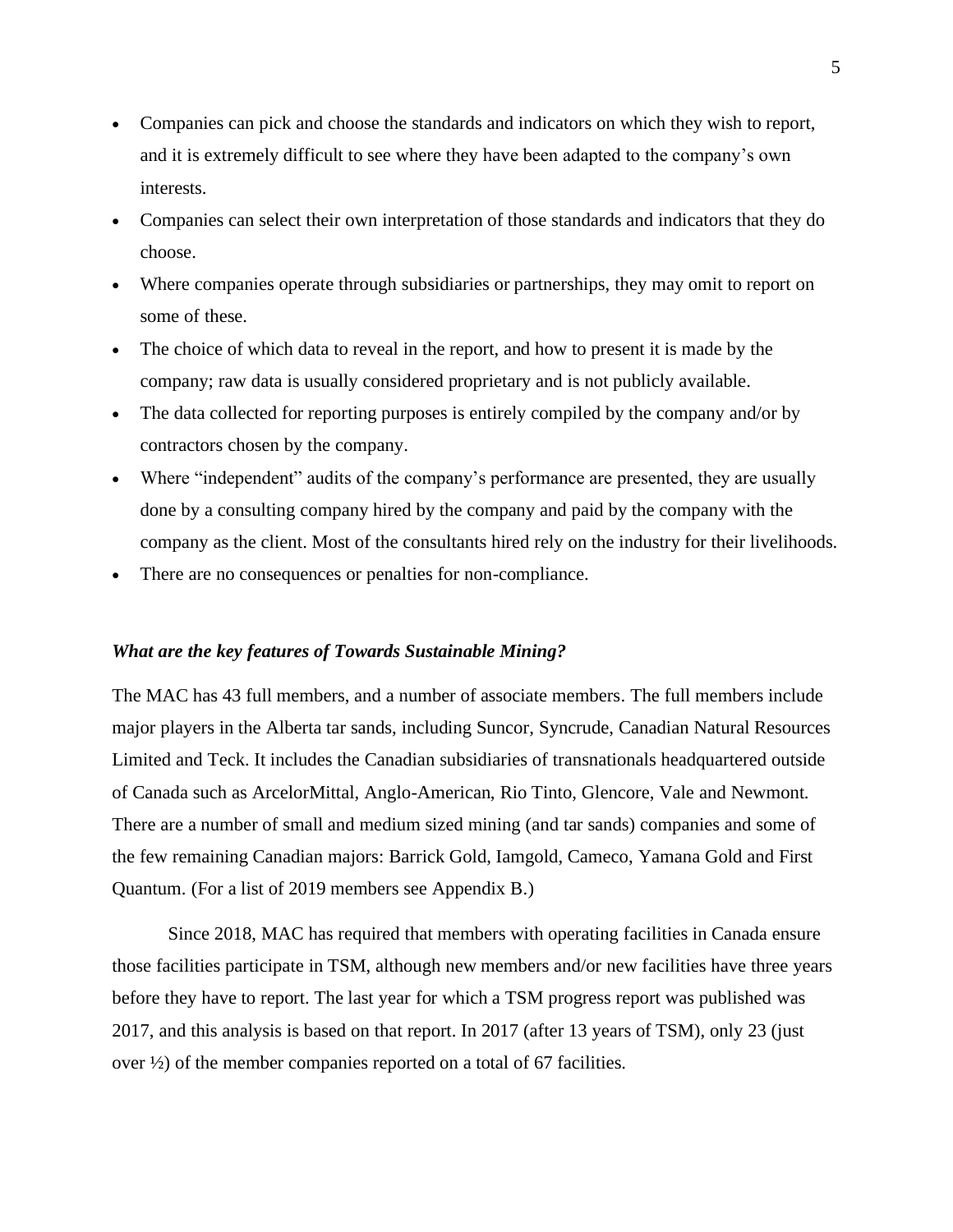Most mining companies in Canada are not MAC members. One of these is Taseko Mines Ltd, which left MAC in 2018, as the company did not want to participate in TSM.

TSM reporting is organized by Protocols and Frameworks. These are all available on the MAC website. The footnotes to this paper provide links to the actual documents. The categories for reporting and the indicators for each one are briefly described below.

Each protocol contains the caveat that: *This assessment protocol provides an indicator of the level of implementation of proactive outreach and engagement practices as part of the TSM initiative. It is not, of itself, a guarantee of the effectiveness of [the named category] activities…*

• Aboriginal Engagement and Community Outreach<sup>3</sup>

*The Aboriginal and community outreach protocol contains four indicators:*

- *1. Community of Interest (COI) Identification*
- *2. Effective COI Engagement and Dialogue*
- *3. COI Response Mechanism*
- *4. Reporting* [on the process to COIs and to the public]

### • Energy Use and GHG Emissions<sup>4</sup>

*This protocol assesses the level of implementation of energy use and GHG emissions management... It is not, of itself, a guarantee of the effectiveness of energy use and GHG emissions management activities…* 

#### *Performance Indicators:*

- *1. Energy use and greenhouse gas emissions management systems*
- *2. Energy use and greenhouse gas emissions reporting systems*
- *3. Energy and greenhouse gas emissions performance targets*

This protocol also notes: *Recognizing that energy use and GHG emissions are not a material business risk for all companies and facilities, a materiality threshold has been incorporated*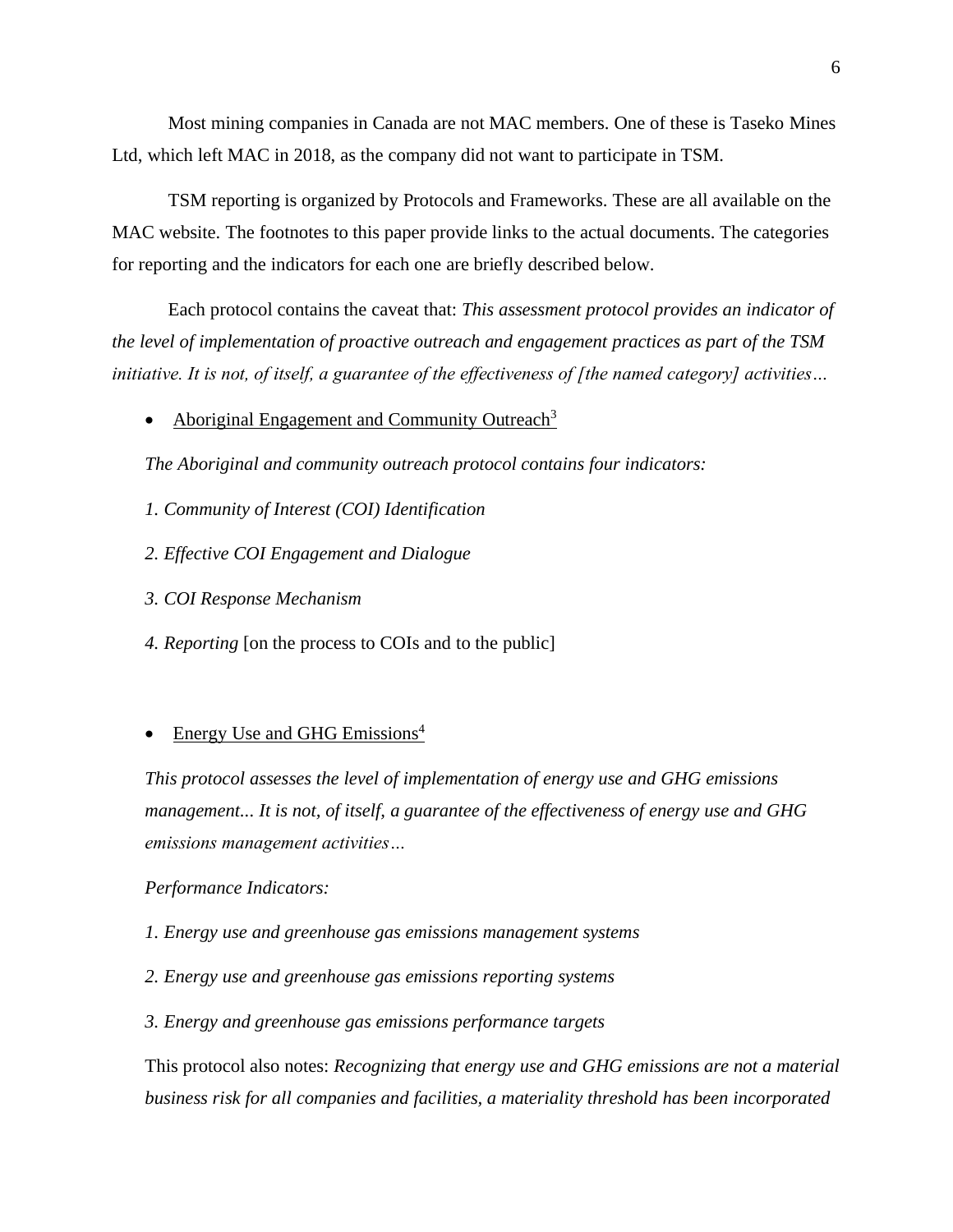*into the energy use and GHG emissions management protocol. Facilities whose GHG emissions (as a sum of Scope 1 and Scope 2 emissions) are less than 25kt of CO2e or whose on-site energy usage is less than 250,000 GJ, are not required to report on indicators 1 or 3 of this protocol.*

# Tailings Management<sup>5</sup>

*The Tailings Management Protocol (the Protocol) provides five indicators to measure the quality and comprehensiveness of systems for tailings management…*

*1. Tailings management systems*

*2. Emergency response plans (ERPs)* 

*3. Emergency preparedness plans (EPPs)* 

*4. Annual tailings management reviews* and

*5.* [Having] *operations, maintenance, and surveillance (OMS) manuals. The Protocol is supported by two documents prepared by MAC: A Guide to the Management of Tailings Facilities (the Tailings Guide); and Developing an Operation, Maintenance, and Surveillance Manual for Tailings and Water Management Facilities (the OMS Guide). These guides provide further specificity on expectations to meet performance Indicators described in the Protocol.* 

• Biodiversity Conservation Management<sup>6</sup>

*Three performance indicators have been established:*

*1. Corporate biodiversity conservation commitment, accountability and communications*

*2. Facility-level biodiversity conservation planning and implementation* (which appears to require data on actual flora and fauna populations)

*3. Biodiversity conservation reporting*

Safety and Health<sup>7</sup>

*The Safety and Health Protocol contains five indicators:*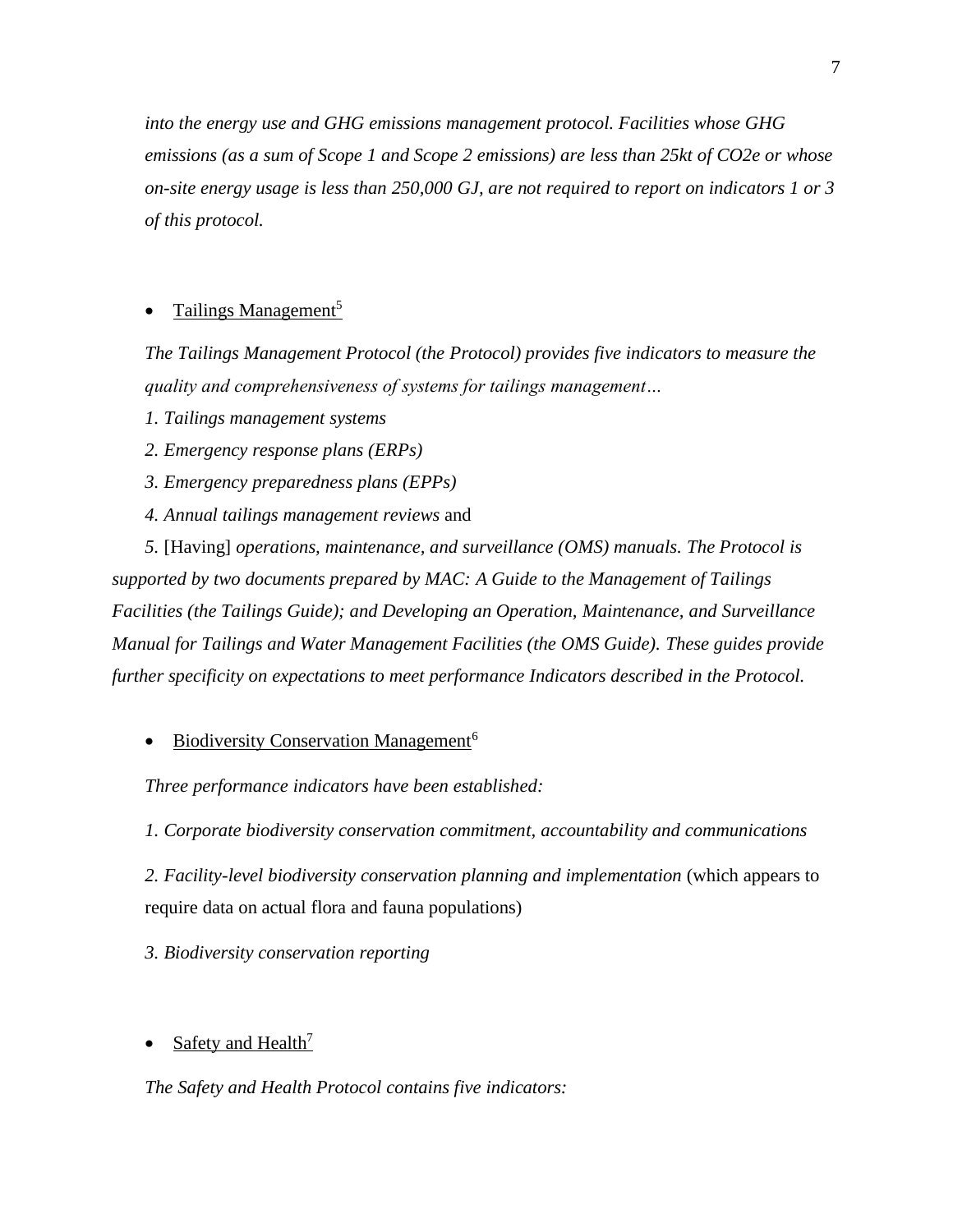- *1. Commitments and Accountability*
- *2. Planning and Implementation*
- *3. Training, Behaviour and Culture*
- *4. Monitoring and Reporting*
- *5. Performance* (which appears to report on actual lost time injuries and industrial deaths)

# • Crisis Management and Communication Planning<sup>8</sup>

*This assessment protocol provides an indicator of the level of implementation of crisis management planning in support of the TSM initiative and is not, of itself, a guarantee of the effectiveness of crisis management planning activities…*

*Three performance indicators have been established:* 

*1. Crisis management and communications preparedness. Member companies must have in place a crisis management and communications plan*

*2. Review. Member companies will regularly review and update their crisis management and communications plan to ensure it remains responsive to the needs of the company and its operations, properly reflects risks associated with the company's operations and reflects best practices within the industry*

*3. Training Crisis management training, including the use of appropriate crisis simulation exercises, will be conducted annually*

# • Preventing Child and Forced Labour<sup>9</sup>

*The protocol sets out the general approach taken to confirm that processes are in place to ensure that neither child nor forced labour as defined by ILO conventions are occurring at*  TSM *participating facilities*. *This protocol provides an indicator of the verification approach to ensuring child and forced labour are not used and must be used in conjunction*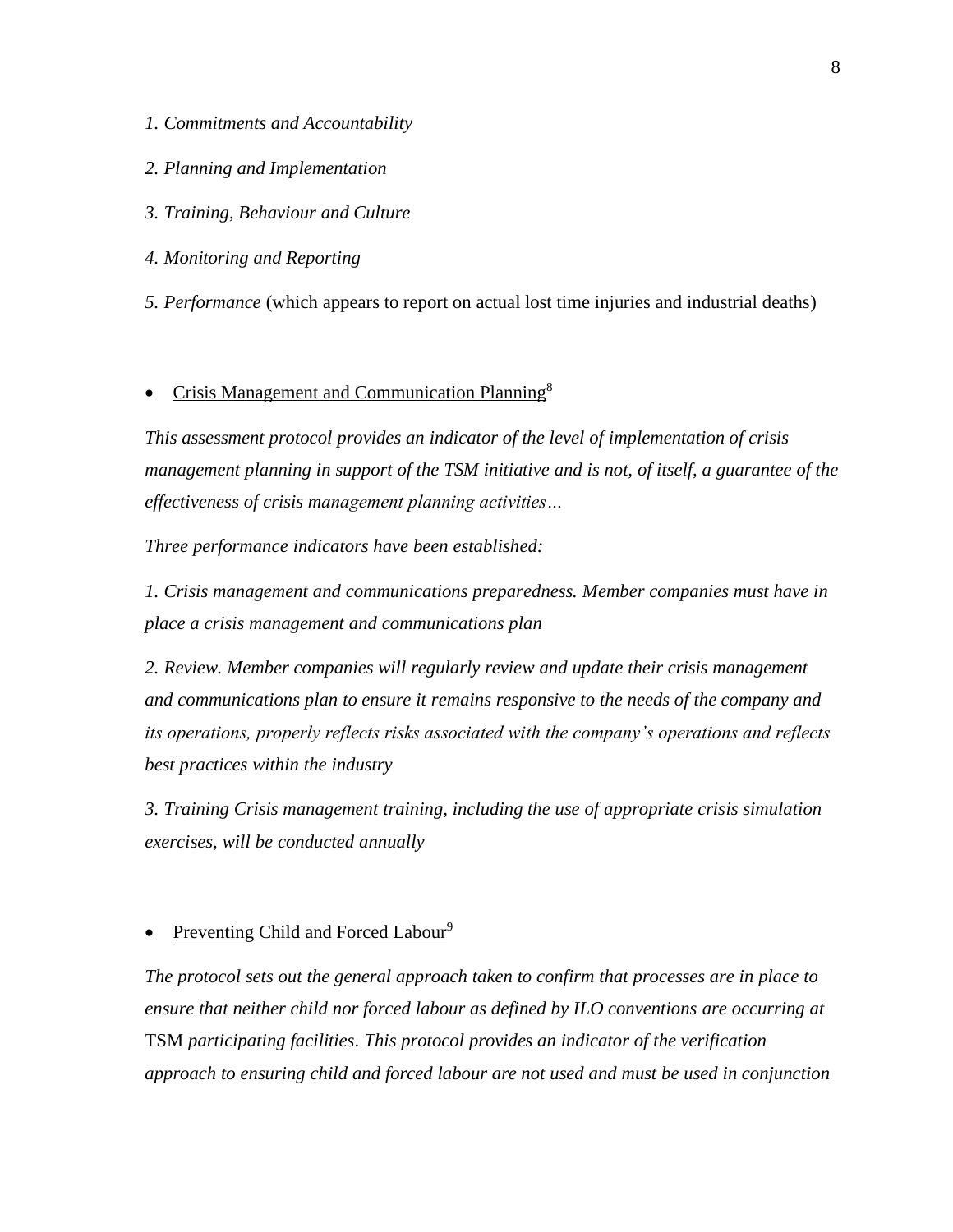*with the TSM Verification Service Provider Terms of Reference. It is not, of itself, a guarantee of the effectiveness of labour practices.*

For 2018, facilities were also required to report on Water Stewardship and Mine Closure Frameworks.

# Mine Closure Framework<sup>10</sup>

*The framework includes eight elements, which go beyond legal compliance. Through this framework, MAC members have committed to working with communities to develop closure plans and strategies to mitigate the socio-economic impacts of mine closure. In addition, the framework also encourages companies to help communities develop plans for long-term economic development and to work with communities of interest to identify values that are important to the community and incorporate those values into reclamation objectives.*

# • Water Stewardship.<sup>11</sup>

*The Mining Association of Canada's (MAC)* Water Stewardship Protocol *is the newest addition to its* Towards Sustainable Mining *initiative and will be phased-in over the next several years, with public reporting scheduled to begin in 2021. This Protocol will strengthen the standards included in* TSM *and will guide the development of water stewardship practices in a manner that will go beyond legal compliance… The new Water Stewardship Protocol …is comprised of four performance indicators:*

- *1. Water Governance*
- *2. Operational Water Management*
- *3. Watershed-scale Planning*
- *4. Water Reporting and Performance indicators*

### *Critique of the TSM Assessment Process*

TSM reporting is based on a facility having in place protocols and management systems to address each of the above categories. Best Practice management systems (frameworks) have been developed by MAC and provide a standard against which companies grade their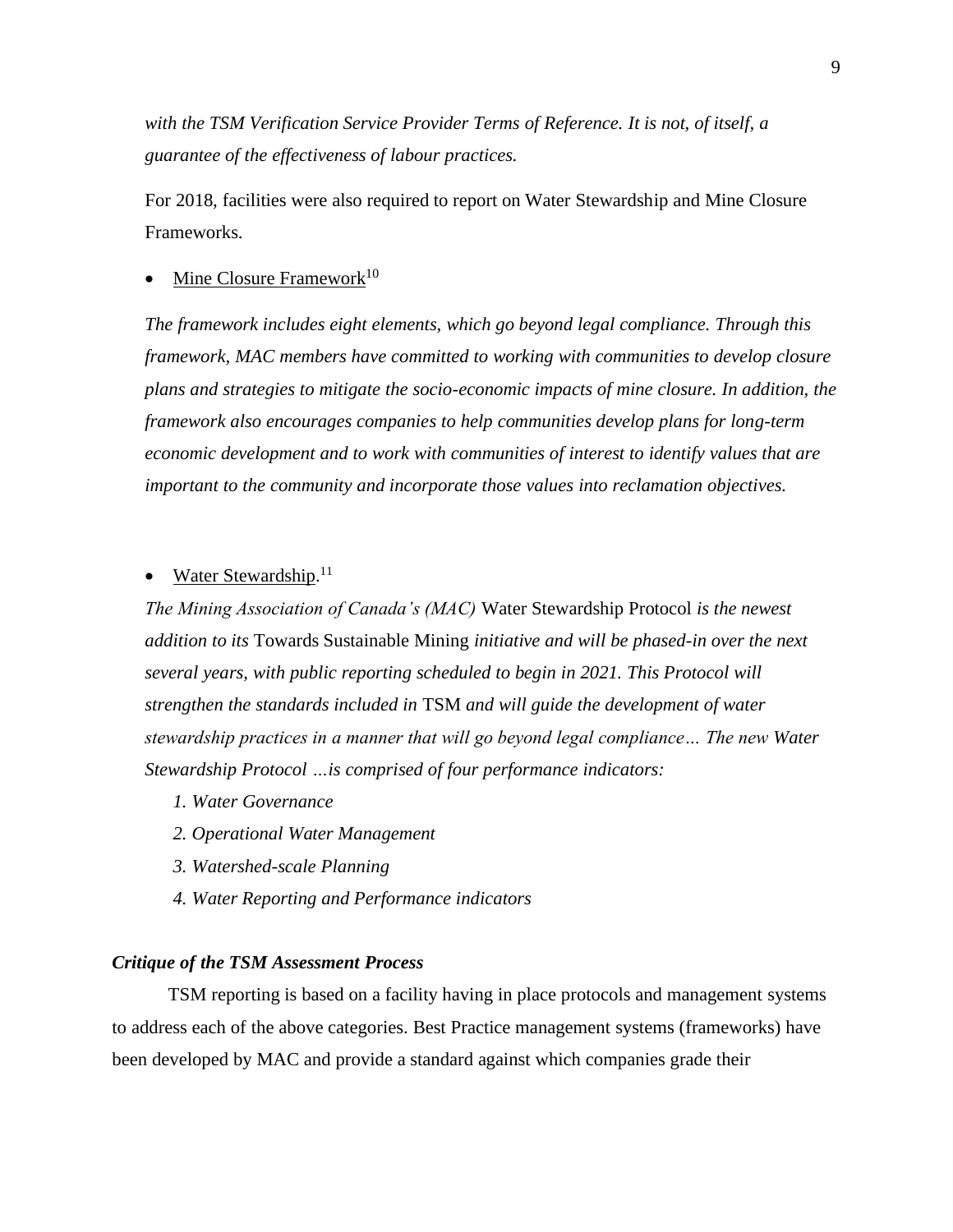performance. The actual performance of these frameworks on the ground (where it is even required) is only one small component of the grade.

As an example, the most detailed of the TSM framework is for Tailings Management. MAC has had a Guide to the Management of Tailings Facilities in place since 1998 (following a series of high-profile tailings dam collapses at Canadian mines in the US, the Philippines, Guyana and Spain). Since that time, that guide has been updated twice. There is also a guide for companies to develop a mine-specific operations manual. TSM Performance indicators accompany these documents and seek to drive MAC members towards using Best Available Technologies (BAT) and Best Available Practices (BAP) in building, maintaining, monitoring and closing tailings facilities.

However, the industry BAT and BAP recommendations are based on what is "economically achievable" and stop short of saying the security and safety of a tailings facility must trump any costs to make it so. That is, they refrain from saying that the mine should not operate unless it can ensure the tailings facility is absolutely secure, preferably with a filtered tailings system or better.

On August 4, 2014, one of the tailings dams at the Mount Polley Mine in British Columbia collapsed, releasing 25 million cubic metres of water-saturated tailings laden with selenium, lead, and other metals into Polley Lake, Hazeltine Creek, and Quesnel Lake. Polley Lake and Hazeltine Creek were destroyed, and tailings ended up in Quesnel Lake. Imperial Metals – a MAC member at the time – was operating a mine that was marginally economic and which has since closed. Since late 2018, Imperial is no longer a MAC member.

An Independent Review Panel struck by the province of British Columbia to look at the causes of the collapse and to make recommendations said:<sup>12</sup>

*Many in the industry have reacted to the Mount Polley failure with incredulity, asking how it could have happened with programs such as MAC's in place. This serves as a reminder that these programs should not instill a sense of overconfidence and cannot themselves be seen as a substitute for more fundamental changes in technology. The Panel would require a bankable feasibility study and related permit application to have considered all technical, environmental, social and economic aspects of the project. Resolution of technical and environmental considerations would usually be supported by proven methods, although technology development studies would not be precluded if they*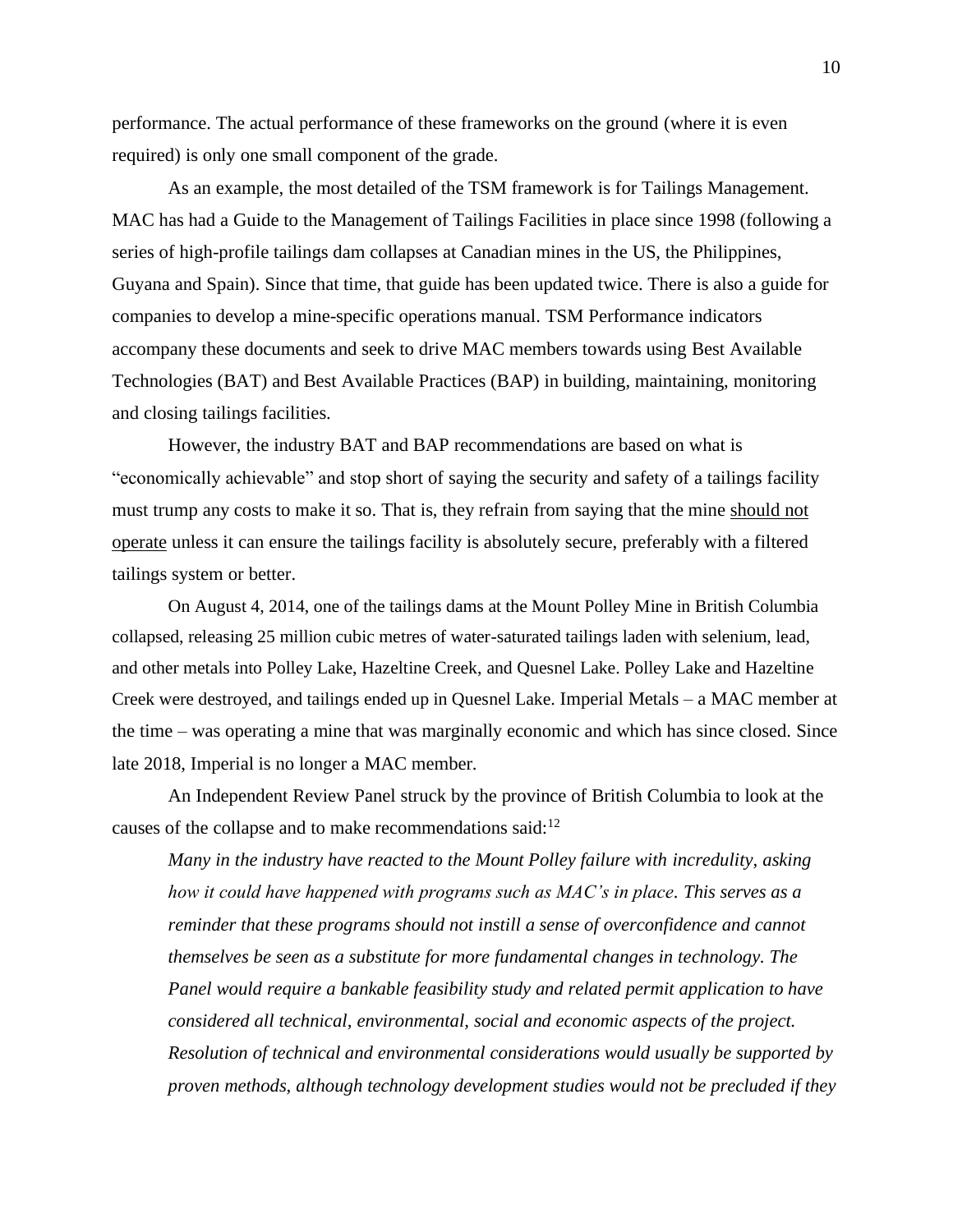*have advanced far enough to warrant implementation in practice. The bankable feasibility study would be of sufficient detail to support an investment decision that might have an accuracy of ±10%–15%.*<sup>13</sup>

What becomes clear with this example, and there are many others, is that companies depend on the TSM indicators to build public trust and ensure they can get access to land, capital and labour, but they are all carefully crafted to balance their impact on the corporate bottom line. As another example, the Aboriginal and Community Outreach Protocols and Indicators are about systems for consultation and do not address the desire of Indigenous Peoples and communities to say a flat "no" to a mining project, nor do they look at restitution for lands that have been occupied (and often destroyed) without consent.

All TSM facility-specific indicators ignore the often ongoing historical impacts of the facilities, the need for healing and restitution and the cumulative impacts on environment, governments and societies of extractive companies over time. For example, the TSM reporting for tar sands miners Canadian Natural Resources Limited, Suncor and Syncrude does not address:

- regulatory capture of the Alberta government<sup>14</sup>
- liabilities for orphaned and abandoned oil wells and exploration sites
- air pollution from the oil sands that is the worst in North America<sup>15</sup> and
- the on-going very serious health effects on residents of Fort McKay and other nearby First Nations<sup>16</sup>

The TSM Community of Interest panel is an advisory group, selected by MAC, to provide feedback on TSM and to share concerns about the mining industry. For MAC members, it provides an opportunity to understand what Indigenous Peoples, environmentalists and faith communities are saying about the industry, to identify opposition early on, to get their spin right before civil society can organize and to cultivate key supporters amongst their usual critics. The choice of categories for assessment has been designed to address hot button issues coming from the industry's "communities of interest". Climate change, water stewardship, relationships with Indigenous Peoples, environmental stewardship were all being raised by the COI as challenges to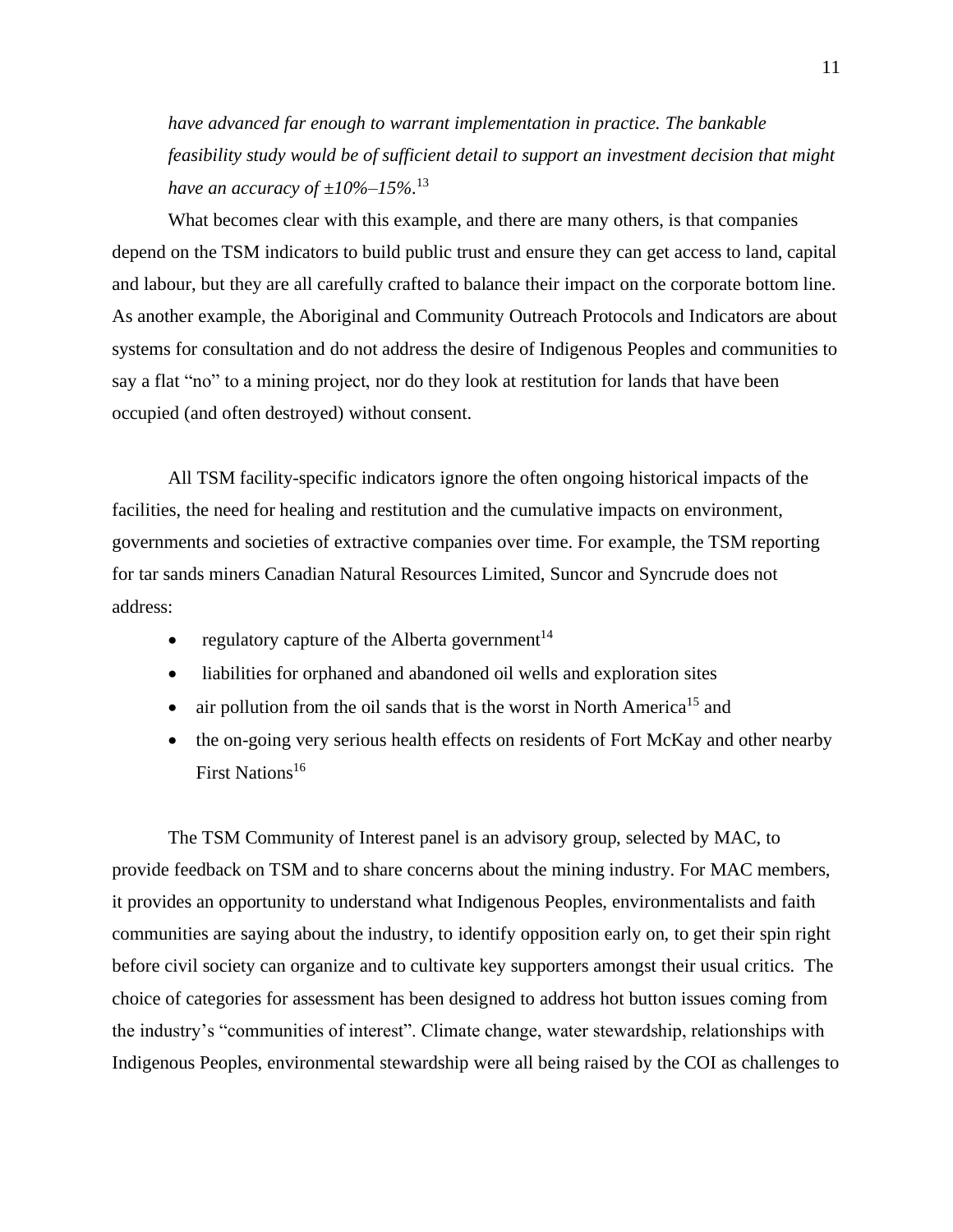the industry's Social Licence. The MAC website incorrectly says that the COI Panel "oversees" the TSM reporting. They don't.

How is the TSM grading established? There is no "F", and the marks run from C to AAA. There are no penalties as long as the facility "participates". The grading is as follows: *AAA: Excellence and leadership AA: Integration into management systems and business functions A: Systems/processes are developed and implemented B: Procedures exist but are not fully consistent or documented; systems/processes planned and being developed*

*C: No systems in place; activities tend to be reactive; procedures may exist, but they are not integrated into policies and management systems*.

Companies grade their participating facilities based on the indicators provided by MAC. New members and facilities get a three year "phase-in" before they have to publicly report.

Every three years, the results must be verified by a Verification Service Provider (chosen and paid for by the company from a list provided by MAC), who can change the grading if required. The audit looks at documents provided by the company. The company CEO posts an assurance letter that the verification was done. Annually, the results of the grading and the verification (if done) are posted to the MAC website. From CEO Letters of Assurance on the TSM website, it appears that Robert Duda of Managed Process Consulting is hired most frequently to do these audits. The Community of Interest panel also has an opportunity to meet with and talk to two companies each year about their results; this is called a Post Verification Review.

The public has no access to information about the TSM results other than what is posted on the MAC website, as the data on which the report is based belong to the company.

### *Beyond the TSM: An ecosystem approach*

Questions about sustainability have to take an eco-system approach, to de-centre mining, to put mining in its place. The kinds of indicators needed become very different; they deal with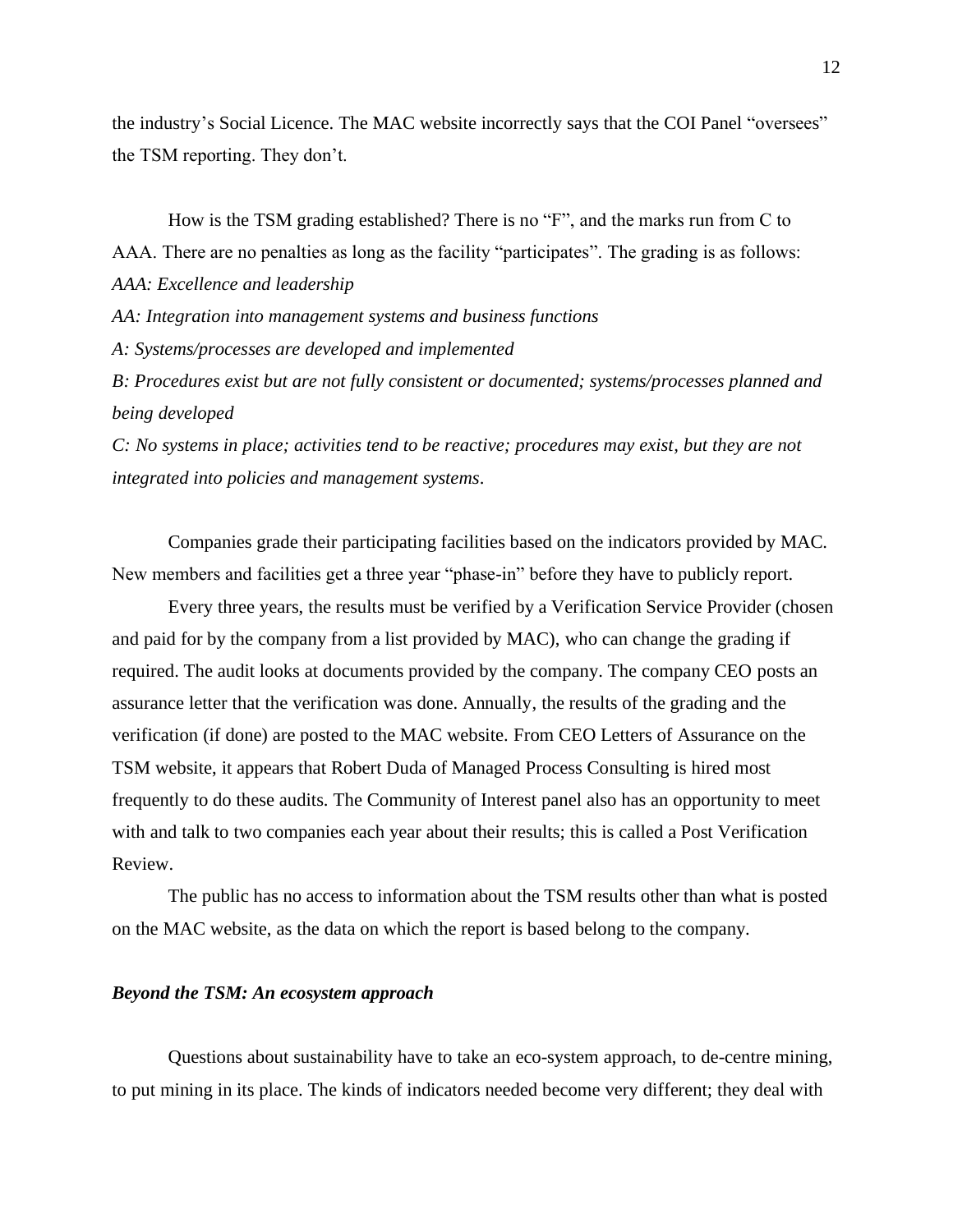the externalized costs and benefits of the industry. They need to ask about the need and purpose for the project, the eventual footprint of the mining project, life cycle responsibility and materials conservation, impacts on health, labour and inequality, about impacts on governance, about social licence and relationships to communities and Indigenous Peoples, and – perhaps most importantly – to ask if the management of the company be trusted to report accurately and fully.

These are questions that vary greatly from the TSM indicators. The 2001 MMSD North American division report puts the question clearly:

*If there is a fundamental question underneath all others, it is the question of whether society – or the world – "needs" any given project or operation. … The question arises because of growing concern that current human activity is undermining the capacity of future generations to meet its needs. This concern is a central driver of the sustainability/sustainable development set of concepts and the issue is very simple: why do something that is undermining the capacity of future generations?*

Here are some examples of the questions that need to be asked to put mining in its place:

# The Need and Purpose for the Mining Project

- What is the need for the metal/ mineral/gem that the company produces? We already have enough gold and diamonds. We should not be mining more coal or uranium. Should we be leaving the oil in the ground?
- Is what is manufactured with the mining product socially useful? Is it used for jewellery? If for infrastructure – what kind?
- Where does the company sell the metals they produce? Are goods made from these minerals sold to repressive regimes for the purposes of war and aggression?

#### The Footprint of the Mine Project

- What will the ultimate footprint of the mining project be? What are/will be the lost economic and ecosystem opportunities?
- What are the transportation impacts, costs and subsidies for the company? Can they be handled safely?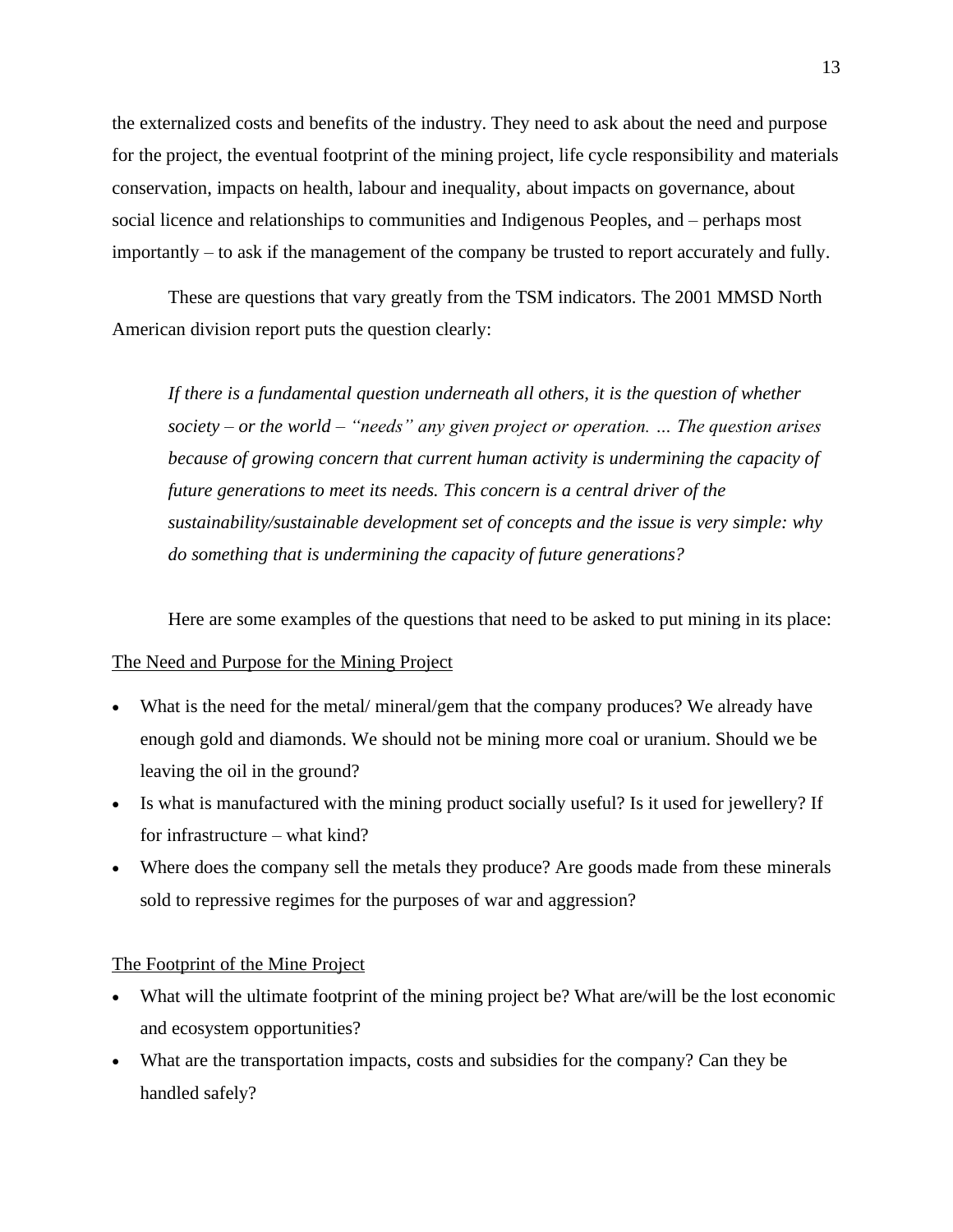• Do the mine and its products contribute to environmental degradation?

# Life Cycle Responsibility

- Does the company take responsibility for the full lifecycle of the minerals it mines? Does it recycle what it produces? (Although TSM Guiding Principles refer to recycling, it is not included in any of the indicators).
- Is the project depleting resources that will be needed by future generations?

# Impacts on Health, Labour and Equality

- What are the community and worker health impacts related to the operation?
- What is the company's relationship with its workers and what are the issues of concern? Are they unionized?
- Does the company practice and encourage gender equality? What are the employment conditions of women?
- Does the project enhance equality of income and a fair distribution of power?

# Impacts on Governance

- What role does the company play in the economy of the regions and countries where it operates? What kind of role does it play in shaping the mining, environmental and investment laws in host countries?
- What role does the company play in shaping labour laws in the regions and countries where it operates?
- What taxes does the company actually pay and to what levels of government? What subsidies has it enjoyed? For taxes? Infrastructure? Water? Energy? What are the impacts of these subsidies on the people in the host countries?
- What has been the stance of the company, or other associations to which it belongs, to enhanced regulation and enforcement of environmental and labour laws? Is the company lobbying against environmentally/socially/culturally responsible practices?

# Social Licence and Indigenous Peoples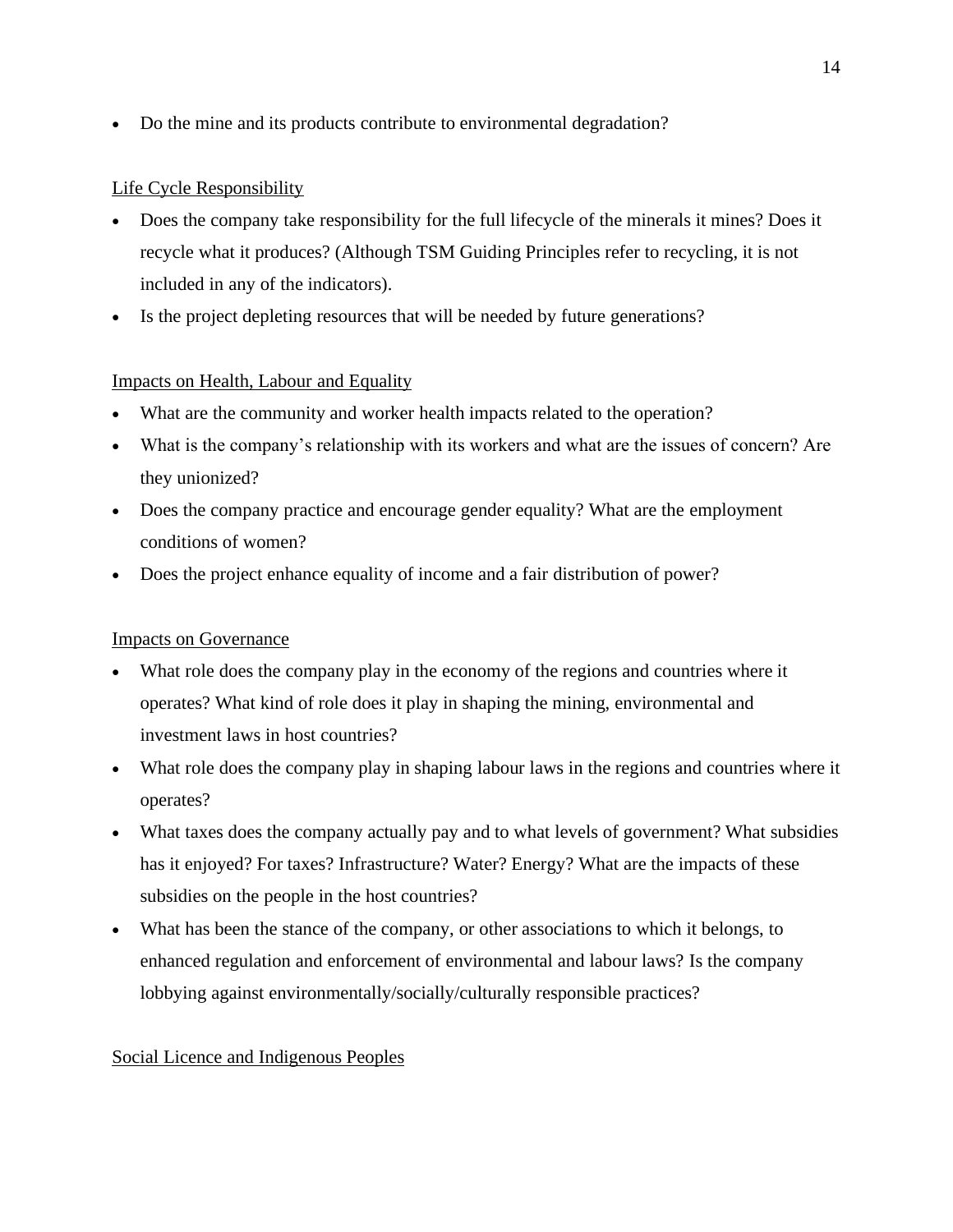- Has the company displaced traditional peoples or Indigenous Peoples with its operations? If so, what restitution has there been? Were there protests? How did the company deal with them?
- Is there racial harassment and discrimination at the workplace: Are there incidents? What were they? How does the company deal with it?

#### Can the company management be trusted?

- What is the history of company management?
- In those places where the company has closed mining operations, what has been the longterm economic results for the community? Are there long-term environmental impacts? Has the company fully paid for remediation and perpetual care? Does the company have mines that they abandoned?
- How transparent is the corporate structure? Is it organized to obscure accountability and avoid taxation?
- What accidents and emergencies have there been in the past few years? How does the company respond? What is the critique of its response? What are the long-term consequences for the people and the environment?

### *Can the companies reporting to the TSM be trusted?*

*Summary comments on company 2018 progress reports* 

Analyzing the effectiveness of specific corporate codes of conduct is an impossible task without the resources to visit the mines, mills, smelters, infrastructure and communities where the companies operate. In order to even superficially critique TSM, we have relied upon our relationships, developed over years of solidarity work, with communities and organizations on the ground. People who work in the mines, smelters and refineries will have very different information about what is happening.

Without the power of forensic investigation and the resources to carry it out, getting at the truth of these stories is almost impossible, especially when the mine owners can limit access, intimidate the workers and local populations and spin the presentation of their stories.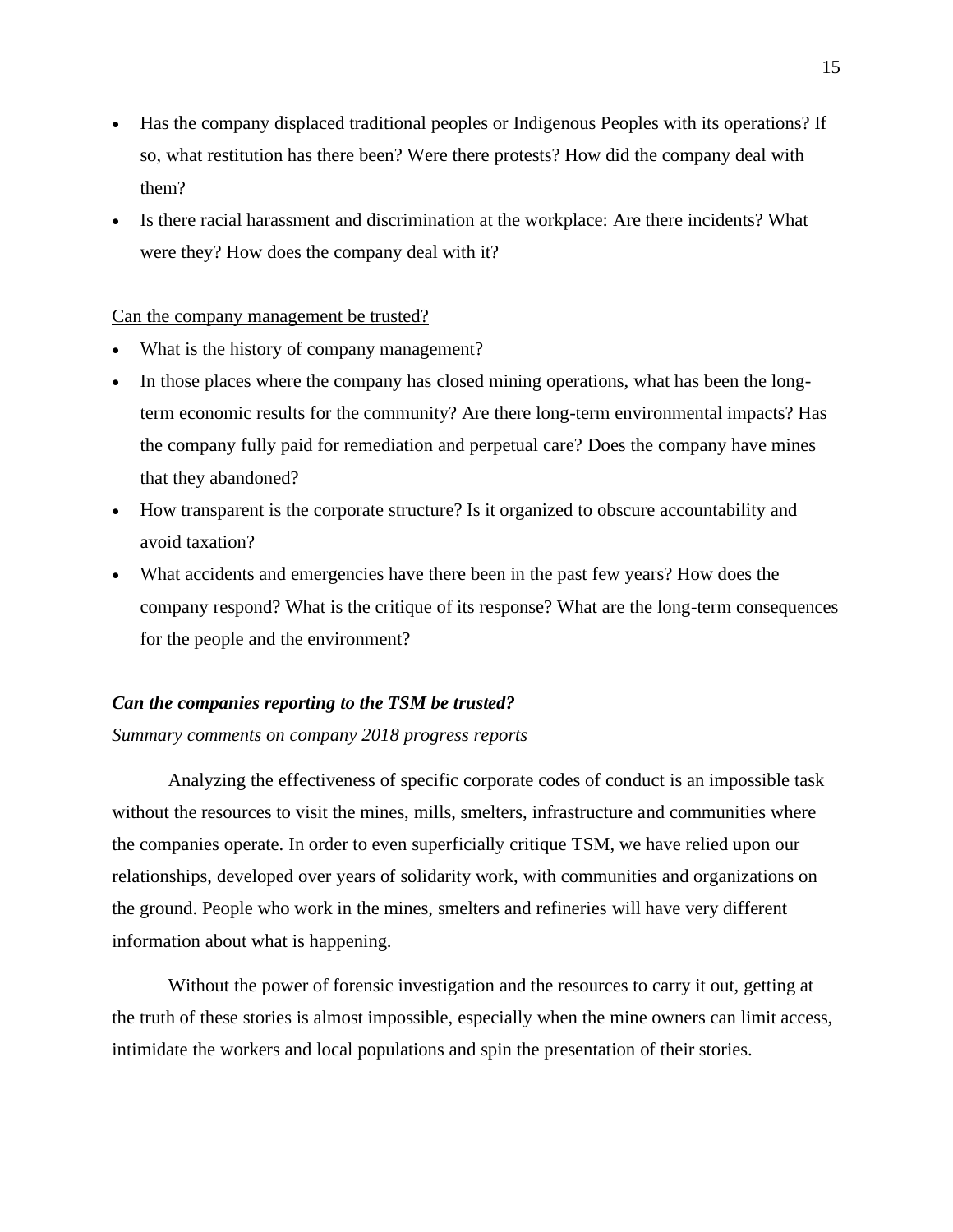In the company comments below, the author has flagged some concerns about the mining companies reporting to TSM for affected communities and governments.

The company TSM reports are all available online on the MAC website (mining.ca). In 2017 (the last year for which the reports are available), 23 of 43 MAC members reported on 67 facilities. Of these, 24 facilities had their results externally verified as part of the three-year verification cycle. Although TSM is only required for facilities in Canada, some MAC members reported on international operations.

The reports are reviewed in the order in which they appear in the Progress Report 2018.

# **Agnico-Eagle**

Six of its mines were granted the TSM leadership award for 2017. The company reported on all its operating mines, Goldex, La Ronde and Meadowbank in Canada, two in Mexico and one in Finland. The company says:

*During the second external verification, Agnico Eagle's operations achieved at least a Level A performance under all TSM Protocols… Agnico Eagle's Mining Reclamation team won the Tom Peters award for outstanding achievement in the practice of mine reclamation in Ontario. The award was presented by the Canadian Land Reclamation Association for their innovative work on safely rehabilitating a decades old mineshaft without disturbing the site's designation as an important historical resource as part of the Cobalt Mining District National Historic Site of Canada.*

What is missing from this commentary is the information about three of its projects in Cobalt, Ontario; Malarctic, Quebec; and Baker Lake, Nunavut.

Cobalt: The company says: "Agnico-Eagle got its start in Cobalt Ontario." The tailings wastes from almost 100 years of mining were deposited in lakes and rivers, and Cobalt now has one of the highest concentrations of arsenic in water anywhere in Canada. It is estimated that the amount of arsenic discharged into Lac Temiskaming ranges from 10 to 18 tonnes – "more than all the operating mines in Canada combined." <sup>17</sup> Agnico-Eagle does not accept responsibility for this toxic soup.

Malarctic: In June 2014, Agnico Eagle and Yamana Gold acquired Osisko and created the Canadian Malartic General Partnership that owns and operates the mine. Agnico Eagle and Yamana each have an indirect 50% ownership interest in the Partnership. In 2008–09,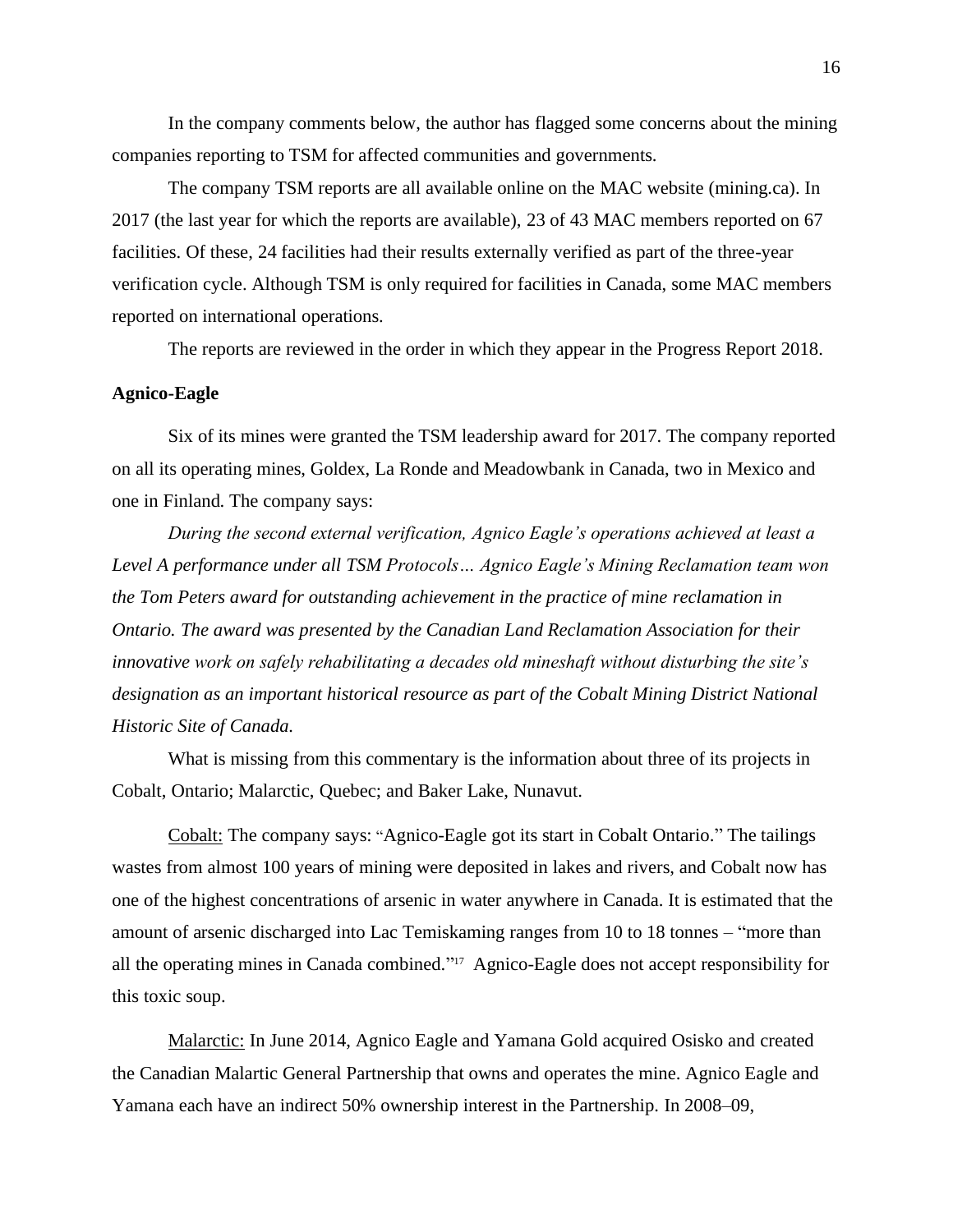exploration by Osisko Mining revealed an untapped gold deposit, estimated at approximately nine million ounces, beneath the town of Malarctic. At the time, there was little effective opposition from townspeople to the project. and the company received approval from the government of Quebec to launch what would become Canada's largest ever open-pit gold mine. It opened in 2011. Over two hundred homes were relocated to the north side of town and their owners compensated. In September 2016, the owner, Canadian Malartic, put a voluntary compensation process in place. The "Good Neighbour Guide" outlined the terms and conditions under which residents could be compensated for "annoyances caused by dust, vibrations, overpressure, and noise." However, for most residents, as the pit grew, the situation became untenable, and, in October 2017, they launched a lawsuit demanding that they be relocated elsewhere. None of this is mentioned in the TSM report.

Meadowbank Mine, Nunavut. Also missing is the fact that in 2017, Agnico Eagle Mines Limited was fined \$50,000 under the federal Fisheries Act for failing to report a spill at its Meadowbank mine site near Baker Lake, Nunavut. The fine stems from a spill discovered by an Indigenous and Northern Affairs (INAC) site inspector in July 2013.<sup>18</sup> The mine, which opened in 2010, has had numerous spills of toxic chemicals into a trout-bearing lake, but has not reported them.

# **Arcelor-Mittal Canada**

*ArcelorMittal is the leader in all major global steel markets, including automotive, construction, household appliances and packaging — with leading research and development (R&D) and technology, as well as sizeable captive supplies of raw materials and far-reaching distribution networks.* It is headquartered in Luxembourg,

The only facilities it reports on to the TSM are its Quebec facilities. (Baffinland, a subsidiary, reports separately.) ArcelorMittal operates a mining complex at Mont-Wright, a mine at Fire Lake, a crusher-concentrator, as well as a 420-kilometre railway, a pellet plant, port and rail workshops in Port-Cartier. At  $24 \text{ km}^2$ , this is the largest mine in Quebec, and one of the biggest tailings facilities in Canada.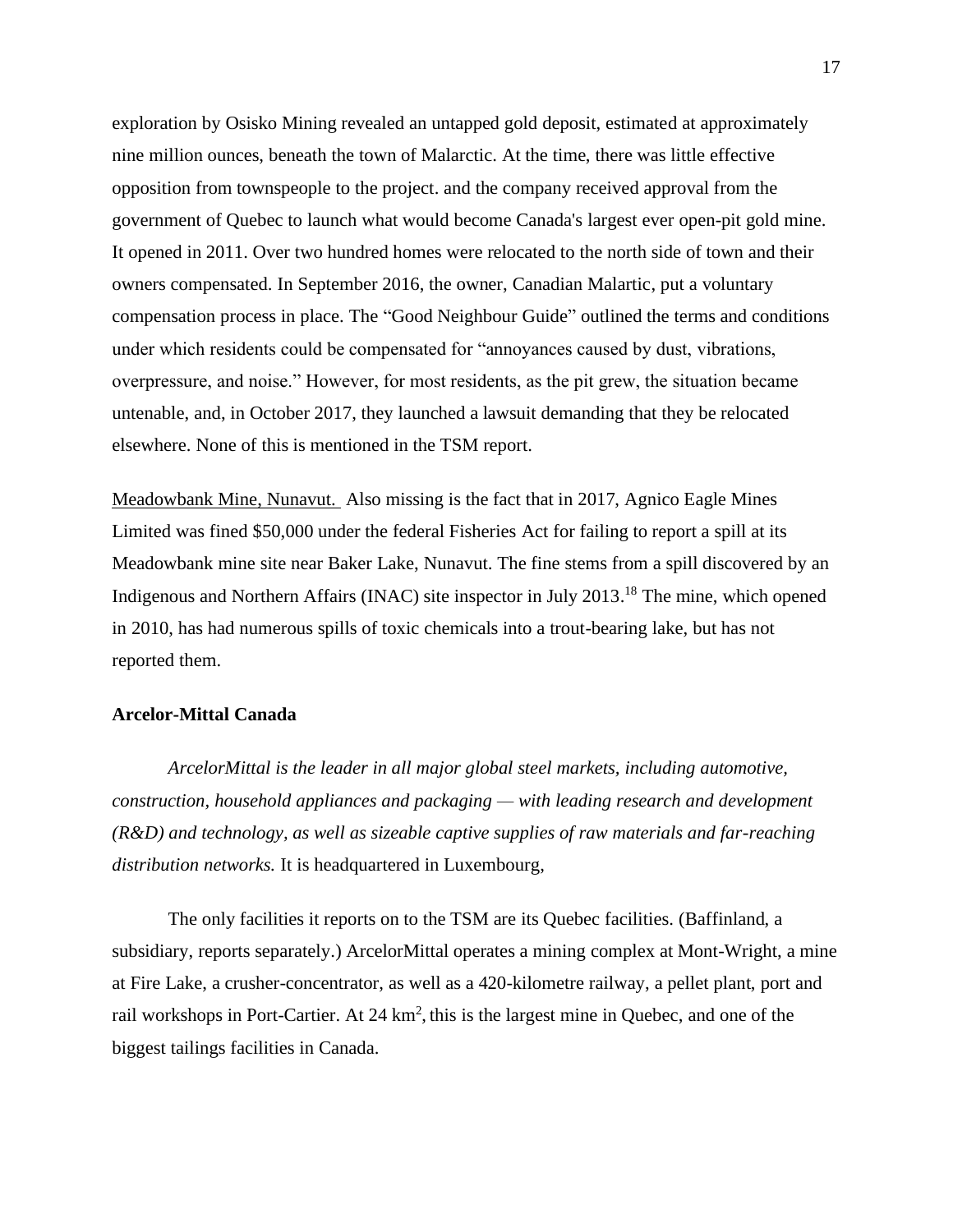The mine was opened by Quebec-Cartier Mining in 1973 (when the Town of Fermont was built) and sold to Arcelormittal in 2008. Fire Lake Mine opened in 2008. It took until 2012 before an agreement was reached with Uashat mak Mani-Utenam Innu Nation, the traditional landholders. The company gave itself a B on Aboriginal and Community Outreach-Community Response Mechanism at Mont Wright and Port Cartier in 2017; no details are provided.

In other parts of the world, like South Africa, ArcelorMittal is notorious for its poor labour relations. In April 2019, NUMSA, the South African metal workers union struck, protesting contracting out practices that prevented workers from being considered permanent. Thousands do the same work as permanent employees, but earn less and have no benefits.

### **Baffinland Iron Mines Corporation**

Since 2011, this company has been a private subsidiary of ArcelorMittal. Its sole operation is the Mary River Property on Baffin Island. It went into operation in 2015, after extensive negotiations with Inuit corporations Nunavut Tunngavik Inc. (NTI) and the Qikiqtani Inuit Association (QIA), as well as to the Government of Nunavut. Really tough negotiations from 2014-2017 saw the Nunavut Impact Review Board initially refusing the project over environmental and royalty concerns. The company submitted an environmental impact statement that seriously underestimated the extent of the footprint of the project. <sup>19</sup> Although the company gave itself a B for Aboriginal and Community Outreach-effective COI engagement and Dialogue in 2017, there were no consequences from MAC.

#### **Barrick Gold Corporation**

In 2018, Barrick had mining operations in Argentina, Australia, Canada, Chile, Dominican Republic, Papua New Guinea, Peru, Saudi Arabia, the United States, Tanzania and Zambia. More than 75% of its gold production came from the Americas. The company was founded in 1983 by Canadian entrepreneur Peter Munk and is headquartered in Toronto. In 2019, Barrick purchased Randgold Resources, and Randgold CEO Mark Bristow became CEO of Barrick.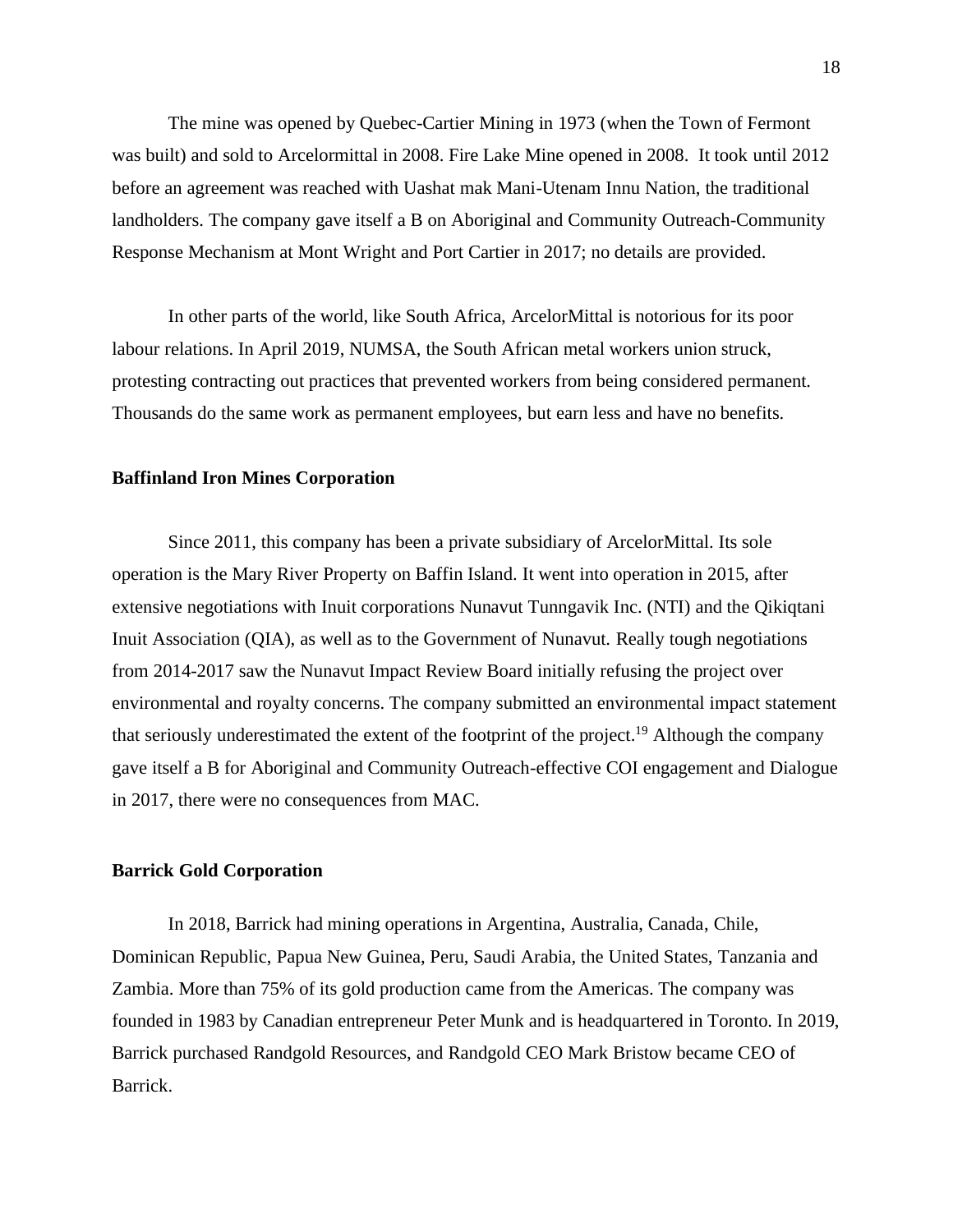In Canada, its only operating mine is at Hemlo (the Bell and Williams Mines) in Ontario. *The Hemlo mining operation is located approximately 46 kilometres east of Marathon, Ontario, and has produced gold continuously since 1985. The operation includes an underground mine and open-pit mine complex with a processing facility. Several years ago, the Hemlo operation entered a new phase of its productive life with the purchase of adjacent lands, increasing the site's mineable reserves. The site's mine life is now extended until 2027 with the possibility of additional expansions.* This is the only mine Barrick reports on in TSM.

Hemlo is on the lands of the Biigtigong Nishnaabeg (Pic River First Nation). The community has no revenue sharing agreement with Barrick, although a few band members work there.<sup>20</sup> At one point, the community had to replace their water treatment plant to remove cyanide from their water supply.

The unverified Barrick report for Hemlo gives a B for many of the performance measures in Safety and Health, a C for measures in tailings management, for performance on GHG emissions, for biodiversity conservation and management. C is the lowest available grade in TSM. The Barrick report to TSM says nothing about its activities in the rest of the world which have been well documented by civil society.<sup>21</sup> (See protestbarrick.net.) It also says nothing about the impact of Barrick's intensive lobbying efforts against the regulation of its operations overseas and for the protection of tax havens. However, the company continues to be a member of MAC.

#### **Cameco Corporation.**

Cameco is one of the world's largest providers of uranium fuel. It has operations in Canada, Kazakhstan and the United States, including mines (underground, open pit and in situ), mills and refineries. In this progress report, Cameco reports only on its Key Lake and McArthur River operations in northern Saskatchewan, which mine and process the highest-grade uranium ore in the world. It does not report on Cigar Lake Mine. With the exception of its reporting on GHGs, it gives itself an AA or AAA in all categories.

What is not included in this reporting is information about the growing and devastating footprint of the uranium mining in Saskatchewan, regulatory capture of the Canadian and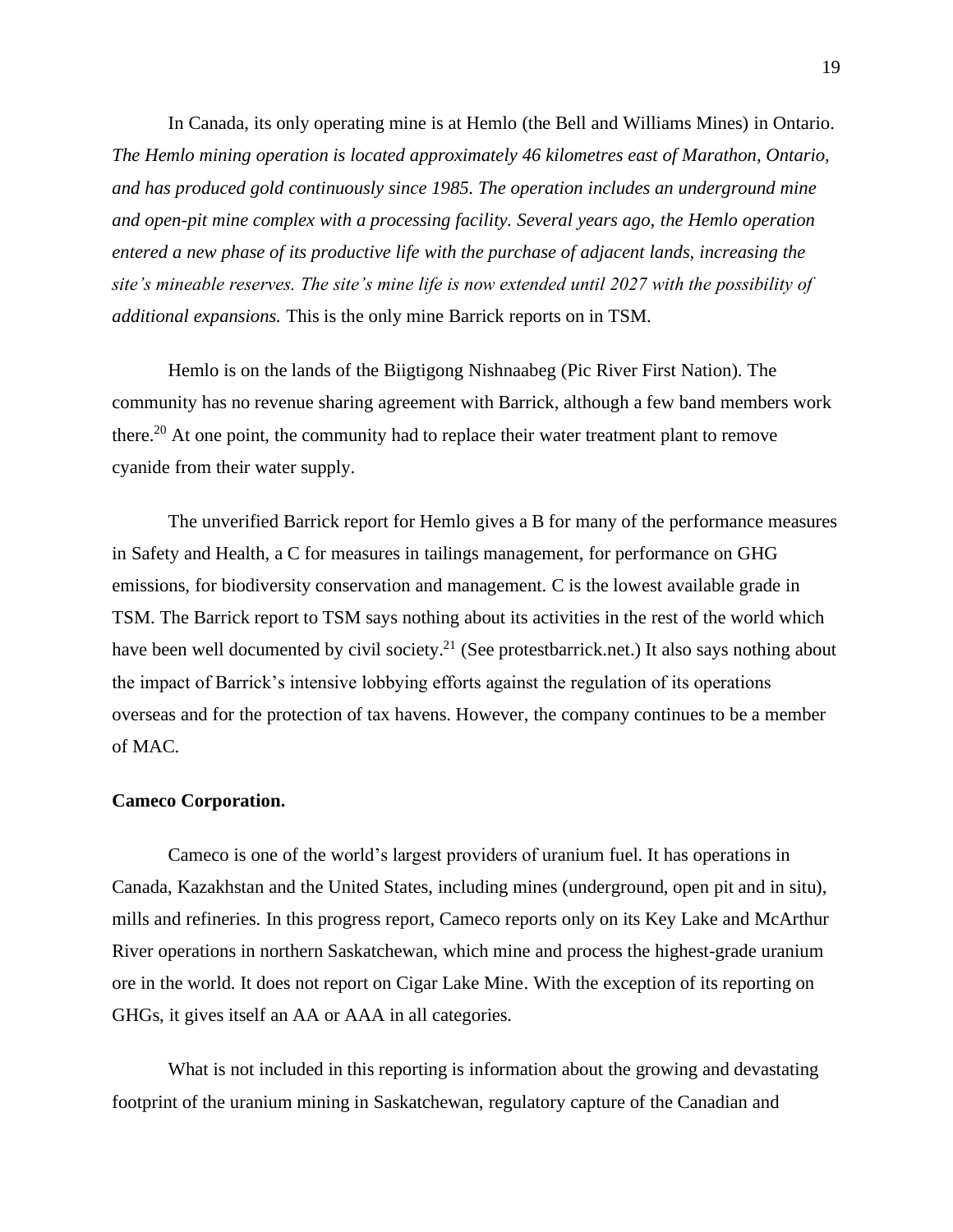Saskatchewan governments, an on-going lawsuit in Canada over a \$2.2 billion tax evasion through the use of transfer pricing; $^{22}$  problems with sexism at its Cigar Lake Mine; and a number of spills and incidents from Cameco operations. (See list compiled and verified by Friends of the Earth Australia in April 2017.<sup>23</sup>)

# **Canadian Natural Resources Limited (CNRL)**

The 2017 TSM reporting is only for its subsidiary, Albian Sands Energy Inc, although CNRL is one of the largest holders of tar sands projects in Alberta. Albian Sands operates the Muskeg River Mine and Jack Pine Mine near Fort McMurray, Alberta. The two mine sites are adjacent to one another. They are part of the Athabasca Oils Sands Project (AOSP). CNRL purchased 60% of the project from Shell in early  $2017<sup>24</sup>$  This purchase was part of an ongoing divestiture of oil sands ownership by major international companies.

The company gives itself an AAA for aboriginal and community outreach, tailings management and biodiversity conservation. In the TSM progress report, they say that, in 2017, they contributed to the Continuing Care Unit at the Northern Lights Regional Health Centre in Fort McMurray and the refurbishment of the community Clinic at Conklin, as well as supporting Indspire.

The CNRL TSM reporting (as for other oil sands mining companies in MAC) is stunning for what it does not address: the use of temporary foreign workers, regulatory capture of the Alberta government,<sup>25</sup> air pollution from the oil sands that is the worst in North America,<sup>26</sup> and the on-going very serious health effects on residents of Fort McKay and other nearby First Nations.<sup>27</sup> (See Suncor and Syncrude for more on tar sands.)

### **Debeers Canada**

*De Beers is a member of the Anglo American group. Established in 1888, De Beers is the world's leading diamond company with unrivalled expertise in the exploration, mining and marketing of diamonds. Together with its joint venture partners, De Beers employs more than 20,000 people (directly and as contractors) across the diamond pipeline, and is the world's largest diamond producer by value, with mining operations in Botswana, Canada, Namibia and South Africa.*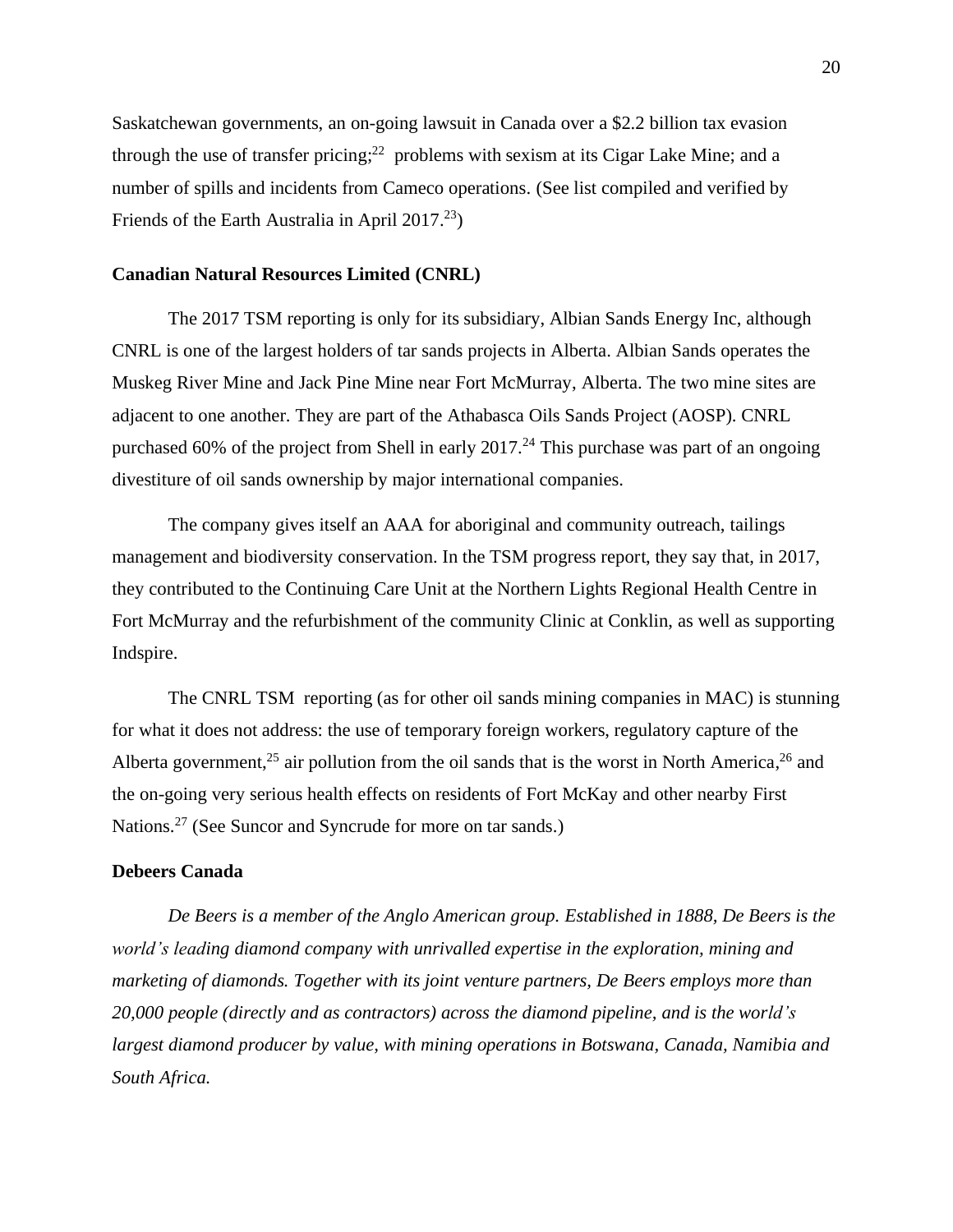However, the TSM report is only for the Victor Diamond Mine in northern Ontario (now closed) and the Gahcho Kue Mine in the Northwest Territories.

De Beers claims that over the life of the Victor mine, \$820 million went to Indigenous and local businesses in northern Ontario. In addition, it says it paid \$110 million in royalties to the government of Ontario and another \$100 million in corporate social investment and payments to communities.<sup>28</sup> However, Victor operated for less than eleven years, yielding 8.1 million carats of diamonds. The diamonds from Victor were exceptionally high grade and were valued at between US\$171 and \$400 per carat.<sup>29</sup> Even assuming the low-end price of CDN\$200 a carat, gross revenues to the company were over \$1.6 billion. The return to affected Indigenous Peoples and governments has been pathetically low.

Attawapiskat First Nation, the most affected by Victor, received \$1.2 million from DeBeers in 2017.<sup>30</sup> And, in return, they were faced with sewage backups, a housing crisis exacerbated by people returning home to seek work at the mine, increased mercury in the river from which they draw their water supply and despair amongst the youth. In 2011-2012, Chief Theresa Spence declared a State of Emergency over housing and water issues in the community and helped fuel the Idle No More Movement.

The company`s self-evaluation shows an AAA for community engagement. TSM does not report on economic contributions to communities.

## **Dominion Diamond Corporation**

In November 2017, the year of the progress report, Dominion Diamond Corporation was purchased for \$1.2 billion by The Washington Group from Missoula Montana and became a private company. It owns 100% of the Ekati Mine (originally built by BHP-Billiton) and 40% of the Diavik Mine (with Rio-Tinto).

Opened by BHP-Billiton in 1998, Ekati was the first of the diamond mines in the Northwest Territories (NWT). The diamond mines have had dramatic effects on caribou and on the people of the NWT.<sup>31</sup> The Bathurst caribou herd has declined by 74% in the twenty years since the mines opened. Although global warming may have contributed to the decline, there is no doubt the mines and their infrastructure were also major factors. Ekati started out as one pit, and is now six open pits and three underground mines, with waste rock, processed kimberlite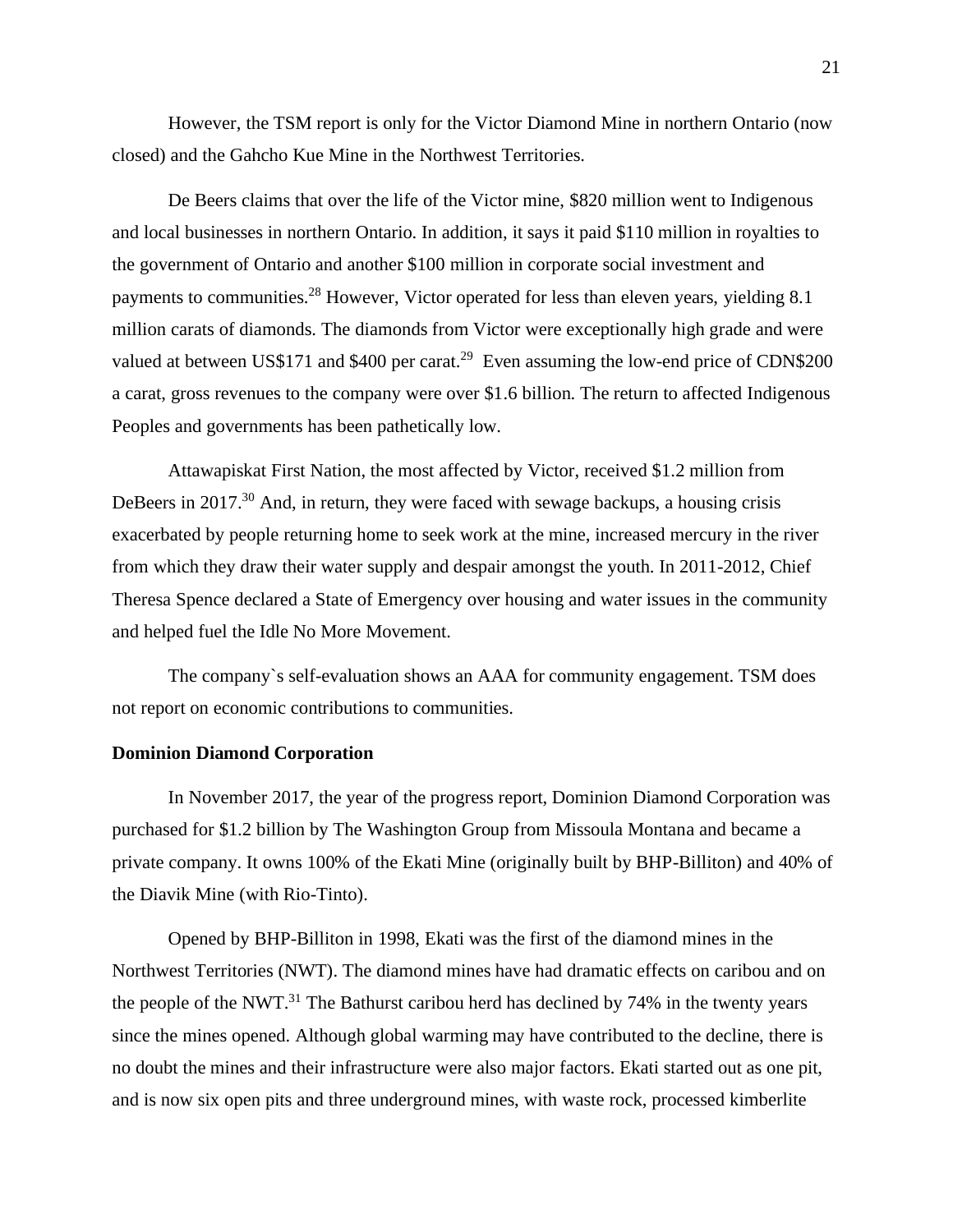piles, a mill, roads, airports and camps. The mine is a constantly expanding assault on the land, no matter how carefully it is monitored.

In the TSM report for 2017, the company report was externally verified, and it received a AAA for biodiversity conservation and management.

As the mine reaches the end of its economic life and the diamond grades drop,<sup>32</sup> the ability of each successive company to meet obligations at closure is questionable.

# **Excellon Resources**

Excellon has no Canadian operations but volunteered to report on its Platosa Underground mine in Mexico. They state: "We report because we believe that these indicators drive CR excellence and because openness and transparency are core values." In 2015, the company was in a huge struggle with landowners in the area of its proposed mine and with the unionized workforce. When a complaint was made to the Canadian CSR counsellor, the company refused to cooperate, and the counsellor did not proceed.<sup>33</sup> During 2017, the company undertook a public relations offensive, as they could see that on-going battles with local people and their workers were affecting their financial position. They also realized they needed to improve tailings management.

The company's TSM grades (unverified) were in the B to C range, with promises to improve in the future.

#### **First Quantum Minerals**

First Quantum Minerals, reports to TSM on its Canadian mines – all of which are currently closed – and also reports on its Cayeli Mine in Turkey on a voluntary basis. The results were externally verified. All seven facilities did poorly on Aboriginal and Community Outreach (except Cayeli, which got AAA), on Safety and Health, on Tailings Management, Biodiversity and Conservation Management and on Energy Use. No penalties or consequences were stated.

There is no mention of other First Quantum properties in Zambia, where in early 2018 the Zambian government sued First Quantum for \$7.6 billion in unpaid royalties and benefits. This was settled out of court in July 2019 after First Quantum threatened to close the mine. Nor is mention made of their massive Cobre Panama Mine and its infrastructure, bought from Inmet in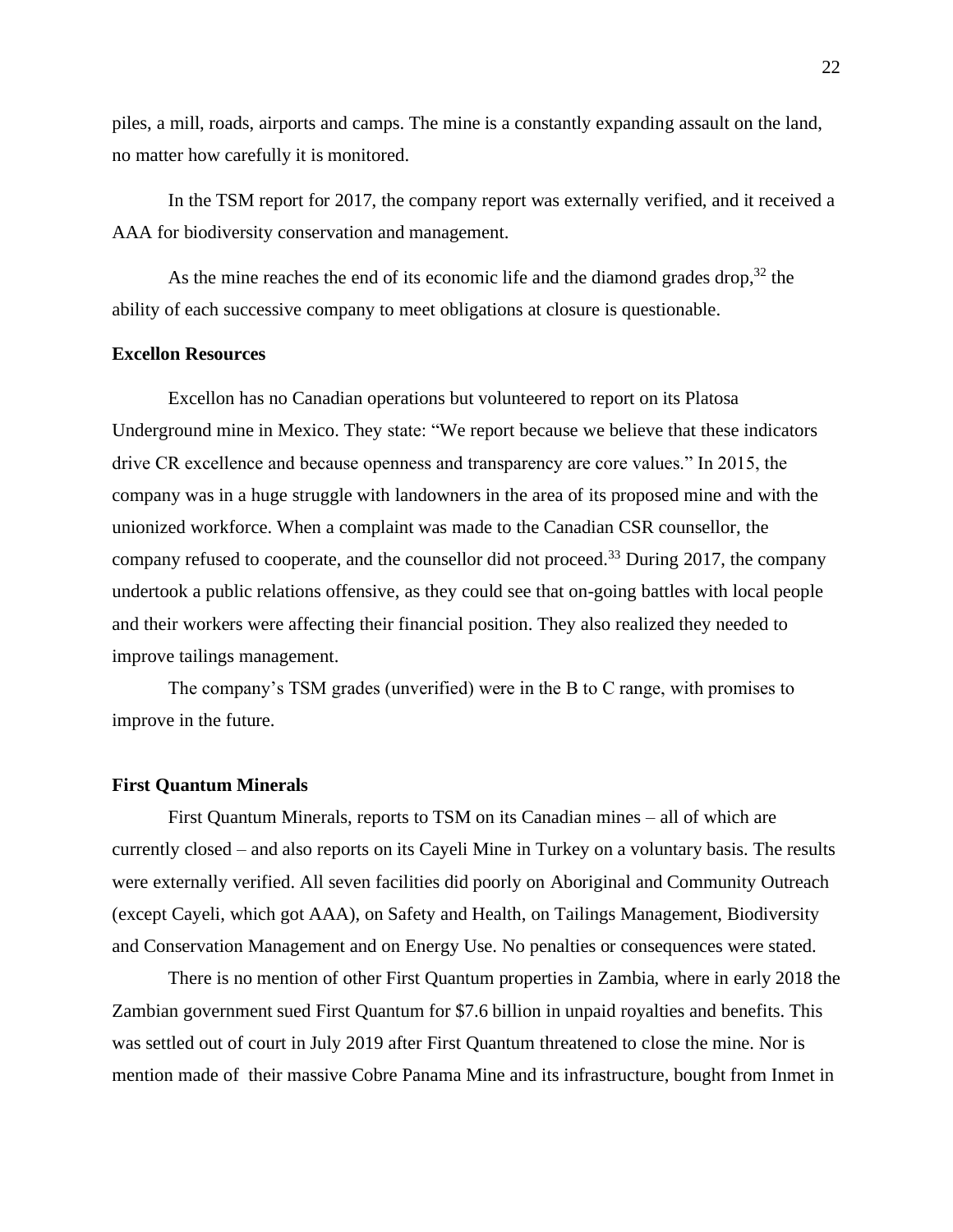a hostile take-over in 2013, which was near completion at the time of the TSM report. First Quantum also has mines in the DRC, Finland, Spain, Peru and Mauritania.

#### **Glencore**

A Swiss-based multinational trading company, the company's operations comprise more than 150 mining and metallurgical sites, oil production assets and agricultural facilities. Glencore's Canadian mining operations have participated in TSM since 2004 (through previous owners). The company reports that the following facilities have implemented *TSM*: *Glencore Copper* Horne Smelter, Rouyn-Noranda, Quebec Canadian Copper Refinery (CCR), East Montreal, Quebec *Glencore Nickel* Sudbury Integrated Nickel Operations (INO), Sudbury, Ontario Raglan Mine, Nunavik region, Quebec *Glencore Zinc* Brunswick Smelter, Bathurst, New Brunswick Kidd Operations, Timmins, Ontario CEZinc Refinery, Valleyfield, Quebec Matagami Mine, Matagami, Quebec

Glencore has been the subject of several scathing reports written by affected communities and NGOs. Its impacts have been well documented by an NGO called Public Eye,<sup>34</sup> and by a Swiss- South American group of sixteen organizations called the Observadero Glencore.<sup>35</sup> Its tax dodging was exposed in the Paradise Papers and Glencore's abuse of unions around the world has been documented by Industriall,<sup>36</sup> which has a Glencore Global Union campaign.

In May 2015, Multiwatch published a report on Glencore highlighting the impacts of the company on communities and the environment entitled, "3 Billions from the Exploitation of Raw Materials by the Swiss multinational corporation, Glencore Xstrata." Multiwatch, based in Switzerland, is a forum of non-governmental organisations, labour unions and anti-globalisation movements. Its mission is to observe multinational corporations registered in Switzerland, to raise awareness of human-rights violations by multinational corporations and to campaign for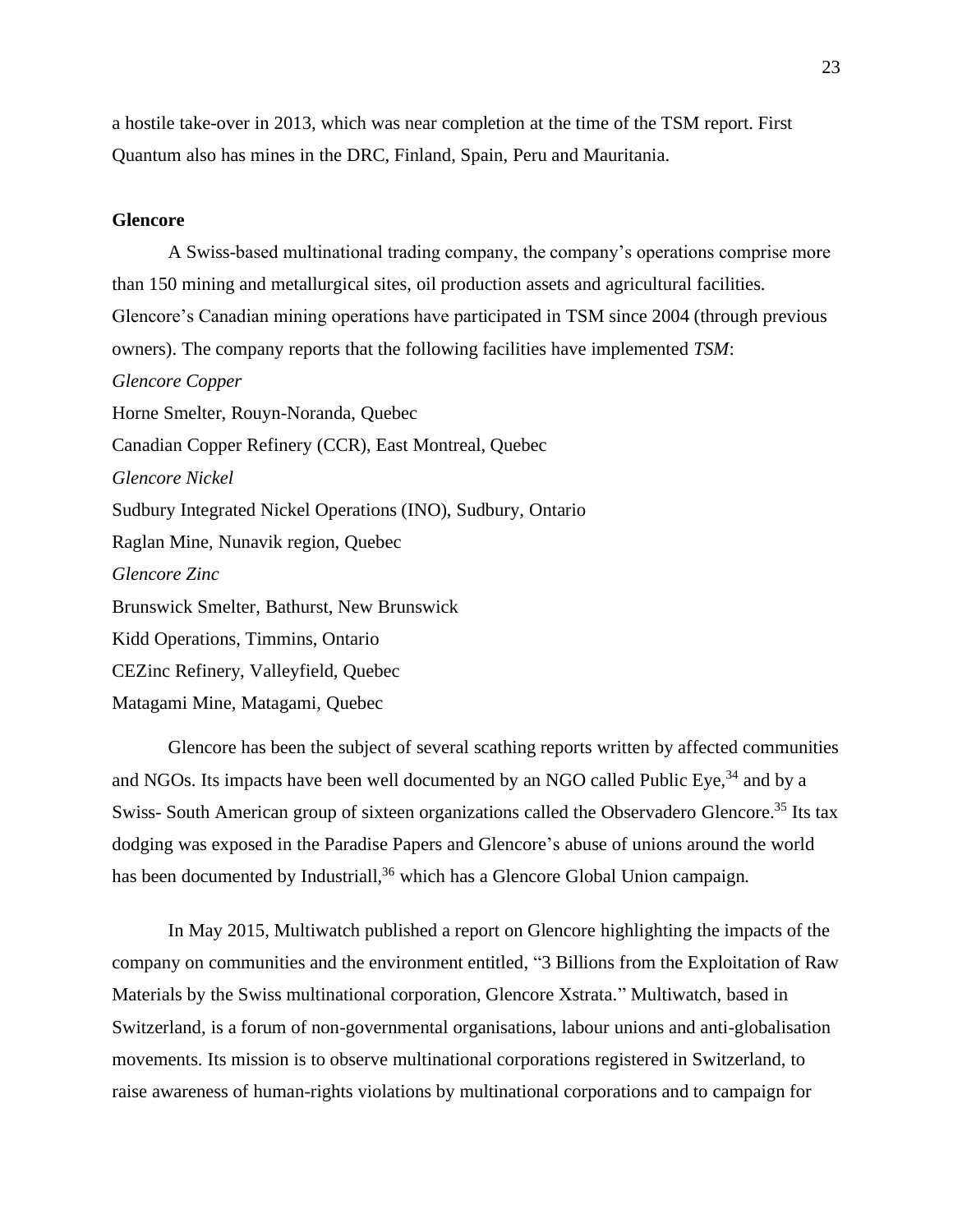stringent corporate accountability in terms of human rights. Glencore sued them for libel after the report was published.<sup>37</sup>

#### The report states:

*People who have been adversely affected by mining activities associate the corporation with exploitation and the destruction of their environment and their human habitats. Open-cast areas of extraction are blighted by gigantic holes and miles of pipelines. Local communities have complained of the noise from blasts and of health risks due to air pollution and toxins that have seeped into their soils and drinking water supplies. Many host mining communities have been denied the right of consultation; protests by workers and local populations have been criminalised or violently suppressed. …Glencore Xstrata has variously been criticized that it has divided communities or co-opted government structures by contracting the police force, as in Peru, for example. In terms of its trade with agricultural products, it has been accused of profiteering from hunger.… The corporation has also been subject to investigations into tax evasion.* 38

Glencore's TSM results were almost all AAA. In 2017, Raglan Mine was selected as a finalist for the 2017 *TSM Community Engagement Excellence Award* for the Tamatumani program, a skills development initiative that has contributed to the training and hiring of hundreds of Nunavimmiut. The Raglan Mine has become a poster child for TSM. The conditions there are largely a result of very tough negotiating by Makivik Corporation, the Inuit economic development corporation in Nunavik.

### **Goldcorp**

In 2019, Goldcorp was bought out by Newmont, becoming part of what is now the largest gold producer in the world, and now reports as Newmont Goldcorp. However, in 2018, it only reported to the TSM on the Éléonore Mine in Quebec. The introduction to the report says that Musselwhite, the Red Lake Mining District and the Porcupine Camp in Timmins will undergo verification in 2019, as will operations in Cerro Negro in Argentina. For Éléonore, all indicators were A to AAA except for energy use, which received a B in the performance category.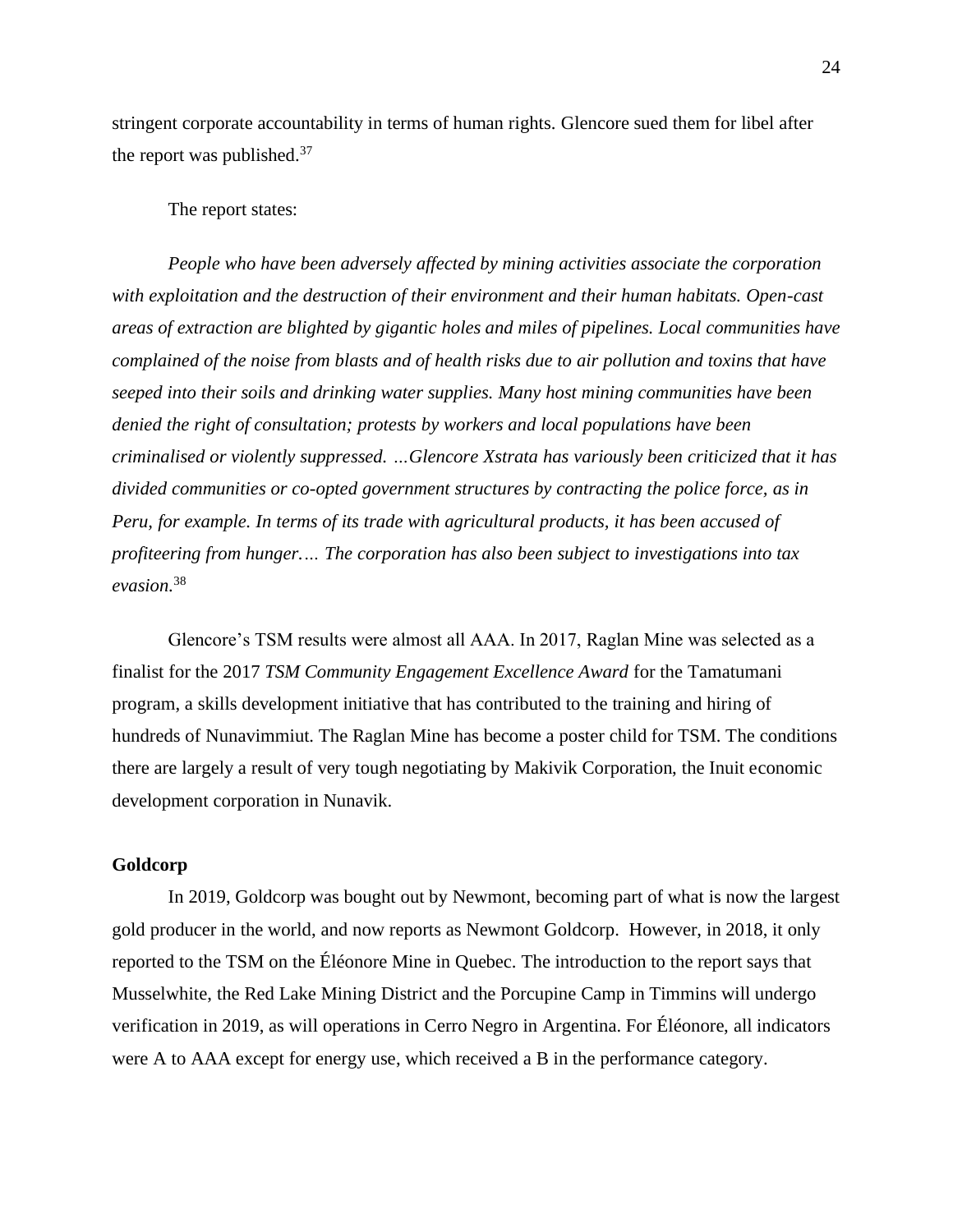In 2019, the new company announced plans to sell the mines in the Red Lake Mining District where the company got its start. The district has produced more than 29 million ounces of gold since 1949. Evidently, Musslwhite and Porcupine Camp are also on the block.<sup>39</sup> Now that the ore is being mined out, the company that profited is seeking to sell them off.<sup>40</sup>

The company's origins are in northern Ontario, where its first mines were on the territory of Lac Seul First Nation. For decades, the First Nation received no benefits whatsoever from the lucrative mines. Arsenic trioxide from the old roasters is stored underground, and there is an arsenic plume in the aquifer near the town of Balmerton.

Goldcorp has been the developer and operator of some of the most fiercely opposed mines in Latin America: the San Martin heap leach gold mine in Honduras, the Marlin Mine in Guatemala, the Tahoe Resources Mine in Guatemala, and the Penasquito Mine in Mexico.

### **Hudbay**

The TSM report from Hudbay says:

*For 90 years, Hudbay has worked toward the goal of translating responsible mining into positively impacting people's lives, local communities and broader regional economies. Our experience in building strong relationships and making a valuable contribution wherever we do business guides us as we expand our presence in the Americas. When Hudbay started in 1927, our operations were based in Manitoba and our primary market was North America. Today, our company is international and our market is global.*

The HudBay TSM report addresses performance at the Manitoba Business Unit in Flin Flon and Snow Lake in Manitoba and the South American Business Unit (the Constancia project) in Peru. Through 2017, the company states that its performance is "particularly good in the areas of community outreach, biodiversity management and health and safety management." It gave itself a B for Aboriginal Outreach in Manitoba but said this was due to "gaps in stakeholder engagement record-keeping."

There are a number of serious problems with Hudbay's performance that escape the TSM approach. Historically, the copper smelter in Flin Flon was one of the most significant sources of lead and mercury pollution in North America. When the company was faced with having the clean up their act, it shut it down. The mercury contamination of the soils and sediments in the area is horrific. $41$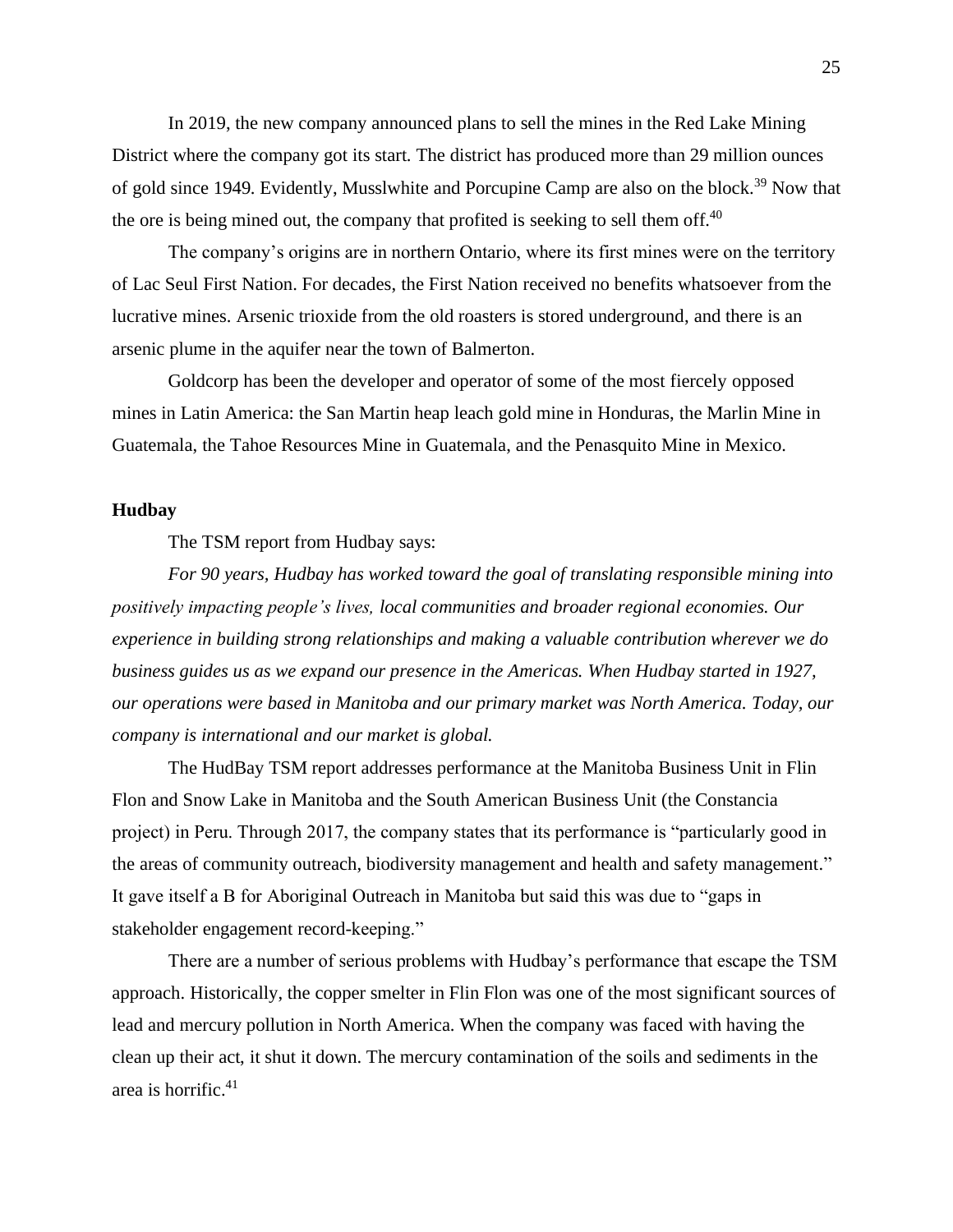Currently, Hudbay is partnering with Amarc to explore the Ike project on Tsilhqot'in territory in BC. The area is in Dasiqox Park and is considered sacred land to the First Nation.

In Arizona, despite enormous opposition from local people and conservation groups Hudbay has continued to try to permit the Rosemont Mine. A federal court just found against the company.<sup>42</sup>

Nearby the Constancia Project in Peru, MiningWatch Canada staffer Jen Moore and filmmaker John Doherty were arrested and prevented from showing Doherty's film about Hudbay, called Flin Flon Flim Flam in April of 2017.<sup>43</sup>

Members of the indigenous Mayan Q'eqchi' population from El Estor, Guatemala are pursuing three related precedent-setting lawsuits in Canadian courts against Canadian mining company HudBay Minerals over rapes and human rights abuses in 2007 at HudBay's former Fenix mining project in Guatemala. Hudbay continues to fight these cases every step of the way.

### **Iamgold**

Iamgold has participated in the TSM initiative in Canada and at the company's international operations since 2007. External verification of the company's 2017 *TSM*  performance was completed for three Iamgold-managed operations (Essakane in Burkina Faso, Rosebel in Suriname and Westwood) as well as the corporate head office in Toronto. Only Westwood – an underground mine grading 10gpt of gold – is in Canada (near Rouyn, Quebec). Other Iamgold Mines – Sadiola and Yatela in Mali – are winding down and are not mentioned. At the Mali mines there has been considerable conflict with the government and rebel forces in recent years. Nor is there any reference to the company's investment in the hotly contested INV project in Ecuador.<sup>44</sup> Since all these projects are not in Canada, the reporting to TSM is voluntary, and the choice of mines to report on is strategic.

Iamgold is about to build a huge low-grade open pit gold mine in Ontario, Coté Gold.<sup>45</sup> The property is  $516 \text{km}^2$  in size. The mine will require the draining of a lake and the damming and realignment of three other lakes. In the mine plan, the water saturated tailings area and the waste rock dumps dwarf the open pit. The mine is being built with the proceeds from the sale of its mine in Ghana to Trelawney Exploration, a sale that resulted from concerns about "resource nationalism."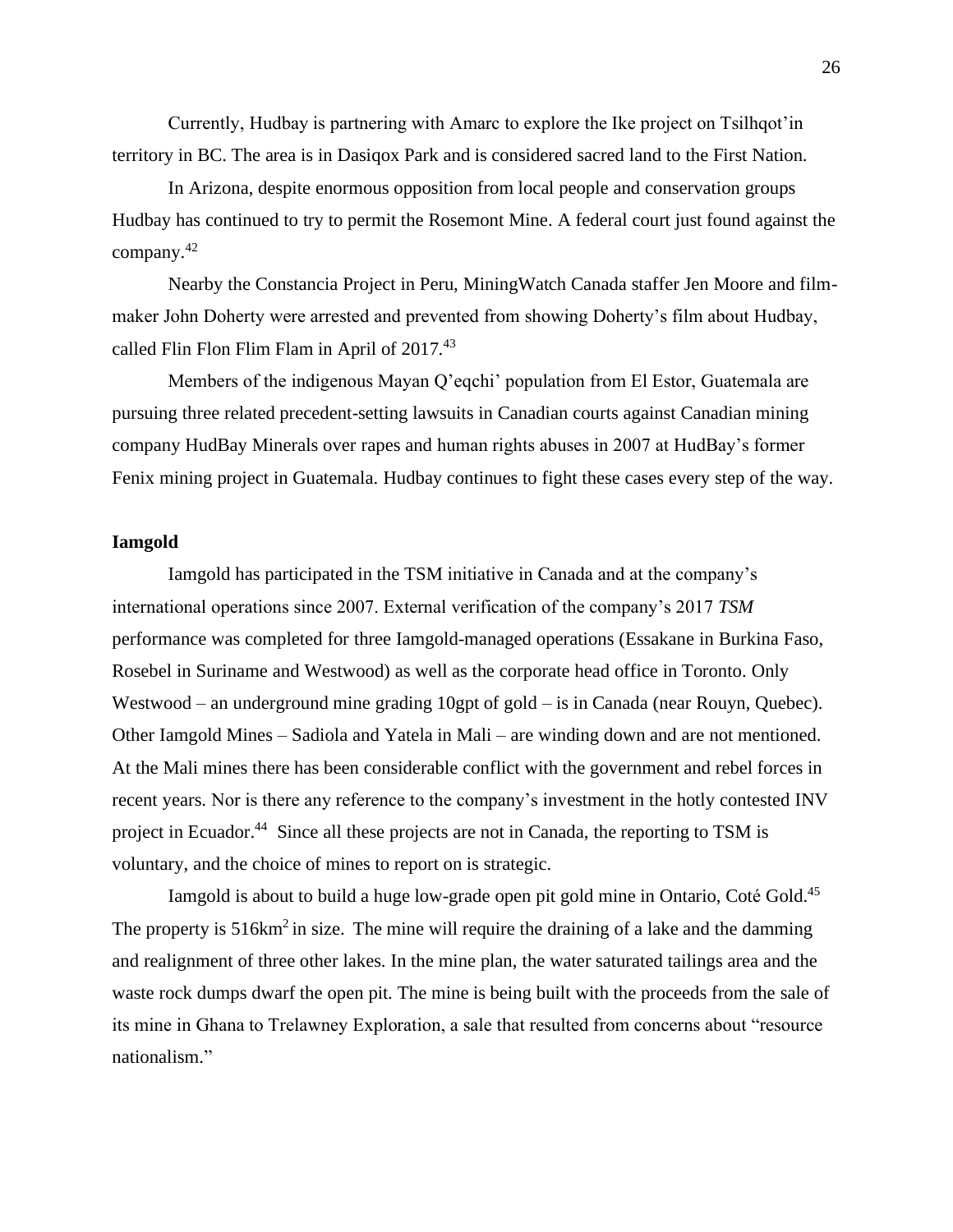#### **Imperial Metals Corporation**

After reporting to TSM for 2017, Imperial dropped its membership in the Mining Association of Canada. Imperial is a BC mining company active in base and precious metal acquisition, exploration, development and mine operation. Imperial has three mine operations in BC producing copper and gold, with silver and molybdenum as by-products. Imperial's property portfolio includes Red Chris (100%), Mount Polley (100%), Huckleberry (50% interest, nonoperating partner (currently under care and maintenance), Ruddock Creek (50% interest), and Sterling (100%) in Nevada.

While still reporting to TSM, the Mount Polley Mine was the site of the worst tailings dam disaster in Canadian history on August 4, 2014. In 2017, Imperial only reported on the Mount Polley Mine, and gave itself an A for Aboriginal and Community Outreach and Tailings Management.

There was no reporting on its other Canadian projects.

# **New Gold**

New Gold is an intermediate gold producer with operating mines in Canada (New Afton Mine – British Columbia and the Rainy River Mine – Ontario), the United States (Mesquite Mine), and Mexico (Cerro San Pedro Mine). In 2017, it submitted unverified reports on New Afton, Cerro San Pedro and Western Mesquite. New Afton and Rainy River are their Canadian Mines and the only obligatory ones for reporting. For some reason, the only report on Tailings Management was for New Afton (AAA).

### **Nyrstar**

With head offices located in Zurich, Switzerland, Nyrstar is a global multi-metals business specializing in lead and zinc and base metals. It has two mines in Canada: Myra Falls in BC and Langlois in Quebec. Myra Falls is located inside Strathcona Provincial Park. From 2015- 2018 it was on care and maintenance due to low commodity prices. As a result, the company only reported on Langlois, another marginal mine. The results were not good, with tailings management, biodiversity conservation and energy use grading C (the lowest possible score).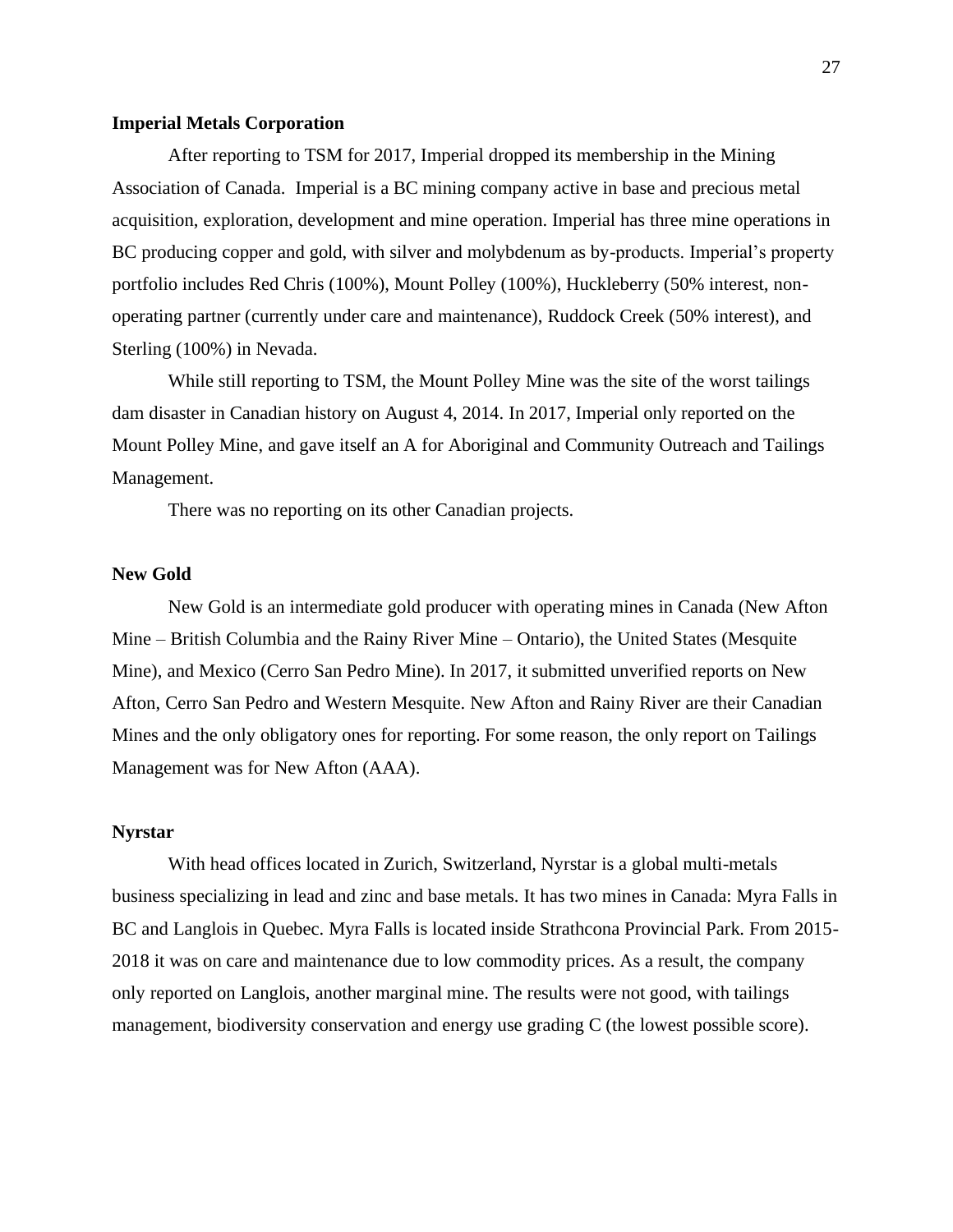### **Rio Tinto**

One of the world's oldest mining companies, Rio Tinto has been around for over 140 years. It now has over 15,000 people working in 35 locations. In 2017, it announced that its Montreal office would serve as the global hub for its aluminium operations. The Canadian operations that report to TSM include the Iron Ore Company of Canada (IOC), the Diavik Diamond Mine and RioTinto Fer et Titane (RFTF). Rio Tinto does not report on any of its other operations.

In Canada, the Innu First Nations of Uashat Mak Mani-Utenam (Uashaunnuat) and Matimekush-Lac John (MLJ), whose traditional territory (Nitassinan) covers all the IOC claims, much of northeastern Quebec and Labrador, filed a motion to obtain an injunction against IOC mining operations in Quebec and Labrador as well as damages for the harm caused to them by IOC, estimated at \$900 million.<sup>46</sup> IOC's majority shareholder is Rio Tinto.<sup>47</sup> The Innu had never been in favour of the mining developments on their territory, which had taken place for decades and caused untold devastation.<sup>48</sup> In 2014, a train owned by IOC fell into the Moisie River while *carrying diesel fuel, resulting in the death of the driver, the contamination of the river, and increased Innu environmental concerns….Historically, the Moisie River has been at the crossroads of Innu culture and an important part of Innu land, as they moved and adapted to the seasons for thousands of years*. The court case has dragged on due to technical interventions from provincial governments and the company and was heard by the Supreme Court of Canada in early 2019. <sup>49</sup> There is as yet no decision.

No mention of this case is made in the Rio Tinto report. The 2017 TSM grade for Aboriginal and Community Outreach was AAA.

Globally, Rio Tinto has been one of the main drivers of the CSR movement in mining. This results from their need to respond to organized opposition to company impacts over a number of decades, initially networking as PARTIZANS (People against Rio Tinto Zinc and its Subsidiaries). In 2015, the US-based Corporate Research Project published a brief profile of the company online, listing charges against the company.<sup>50</sup>

With Freeport, Rio Tinto was involved for decades in the Grasberg Mine in West Papua which has been dumping 200,000 tonnes of waste into the Ajkawa River every day for years. In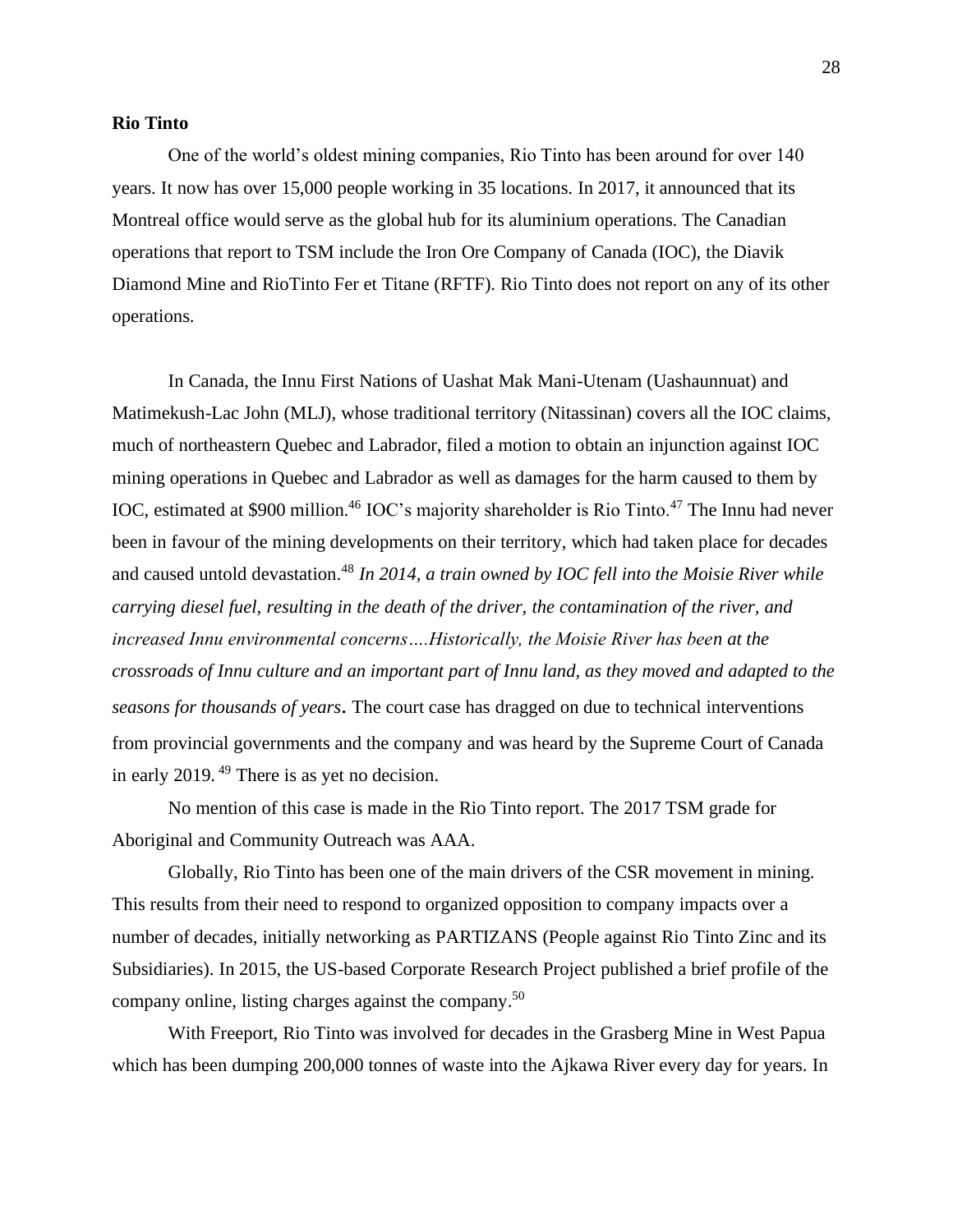2018, Rio Tinto sold its shares to the Indonesian government for \$3.5 billion and assumed no liability for remediating the tailings. $51$ 

At Bougainville, RioTinto has been involved in the Panguna Mine in one way or another for decades. It is one of the richest gold mines in the Pacific but closed because of a rebellion by the people and an ensuing civil war. In 2016, Rio Tinto transferred their shares to the autonomous Government of Bougainville and the government of Papua New Guinea. However, Rio Tinto is now working to reopen the mine.<sup>52</sup>

More recently, Rio Tinto has been faced with radioactive tailings dam leaks at the QMM Mine in Madagascar, and strong opposition to the Resolution Copper Project in Arizona which will destroy a sacred ecological haven called Oak Flat.

### **Suncor and Syncrude.**

Although competitors, these two companies are discussed together for this paper.

In the late 1970s, Syncrude and Suncor were pretty well the only operators in the oil sands, and production averaged 55,000 barrels per day (bpd).<sup>53</sup> By 2018, production from the oil sands was 2.9 million barrels per day. It is estimated that there are 162.5 bpd of reserves in the ground.<sup>54</sup>

The oil sands account for 11% of Canada's GHG emissions. Although the GHG emissions per bpd have dropped over the past ten years, the growing size of the tar sands nullifies this effect.

The mining method of extraction requires 2.5 barrels of fresh water per barrel of bitumen and the in situ method requires an average of 0.20 barrels of fresh water per barrel. Again, although water is recycled, evaporation and the growing size of the mines take their toll. Recycled water is increasingly contaminated.

The tailings ponds from oil sands mines cover an area the size of Vancouver. More than one trillion litres of tailings are held in the toxic ponds.

Alberta AER says the province is protected from abandonment of tailings ponds because Suncor, Imperial, Syncrude, CNRL and other companies are required to put money into a fund called the Mine Financial Security Program. The fund has collected more than \$1 billion from companies. The cost to clean up the oilsands mining operations facilities? An estimated \$130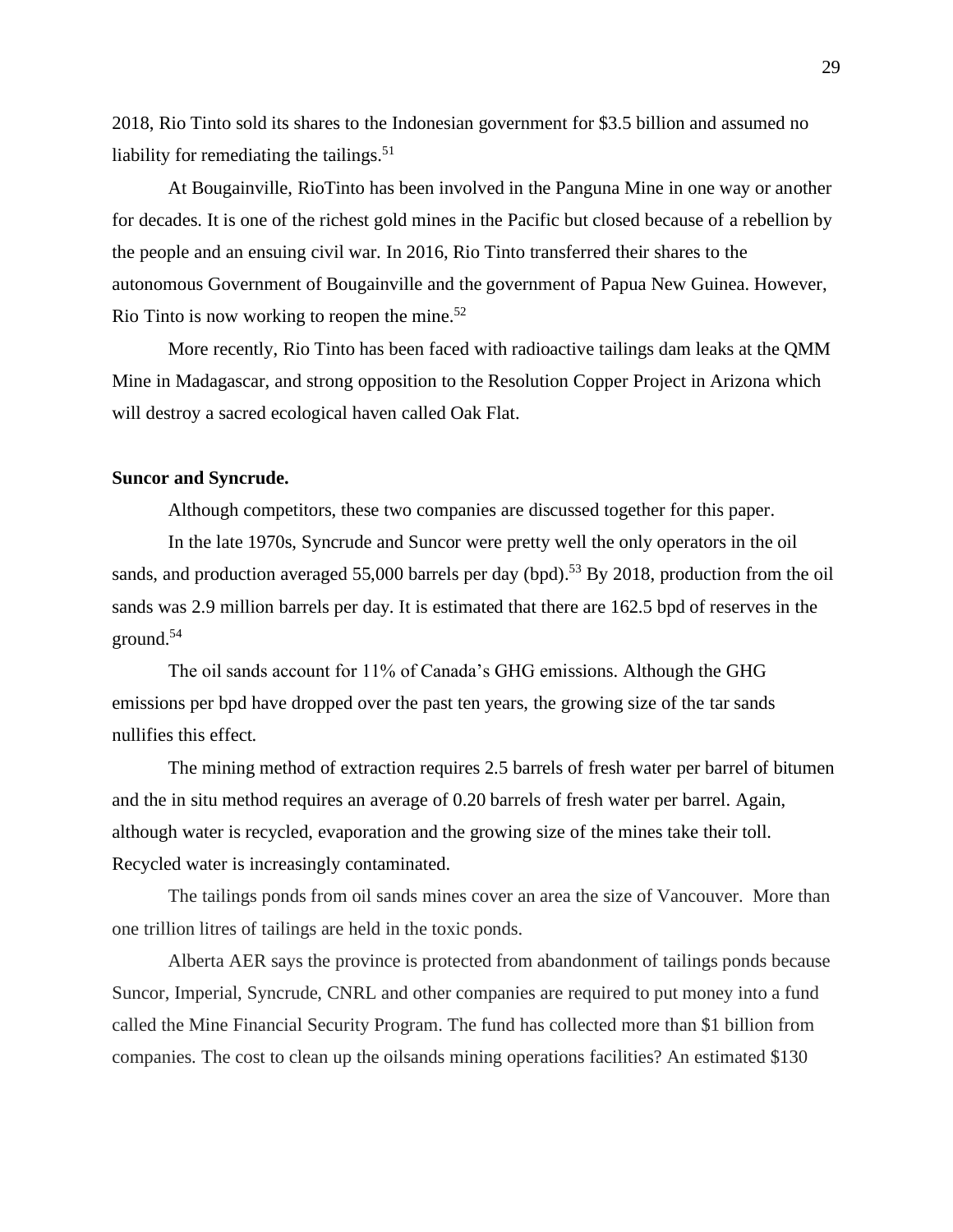billion, according to an investigative report, The Price of Oil, by *National Observer*, *Global News* and the *Toronto Star*. 55

*A Syncrude report about Base Mine Lake shows that a water-capping experiment - using a water cover to control the impacts from the tailings - has not worked. After its first year of water-capping 2014, the lake was toxic and inhospitable to most aquatic life. Renowned scientist David Schindler says the report shows high levels of methane in the overlying freshwater as well as oxygen levels that no fish and few invertebrates could tolerate.* 

The *Globe and Mail* reports:

*The Alberta oil sands is one of the most prolific sources of air pollution in North America, often exceeding the total emissions from Canada's largest city, federal scientists have discovered…The role of oil sands operations in generating secondary organic aerosols, a poorly understood class of pollutants that have been linked to a range of adverse health effects. The airborne data, supported by further work with computer models and laboratory experiments, show that 45 to 84 tonnes of secondary organic aerosols are formed by the oil sands a day. By comparison, Canada's largest urban area, which includes Toronto and surrounding municipalities, generates 67 tonnes a day, much of it derived from car and truck exhaust*. 56

Regulatory capture is also a significant impact.<sup>57</sup> The *Tyee* reports that in parallel with MAC.

*The main lobby for the oil sands is the Canadian Association of Petroleum Producers, which advocates for less regulation, oversight and taxation as well as heavy subsidies to the industry. Writes Bruce Livesey: 'In Ottawa the oil industry employs a small army of lobbyists, far outstripping other interest groups on the hill. the lobbying is spearheaded by the Canadian Association of Petroleum Producers (CAPP) which represents 90 members and 150 associate members. CAPP alone has 38 registered lobbyists. …CAPP and oil companies also hire some of the most powerful lobbying firms on Parliament Hill.*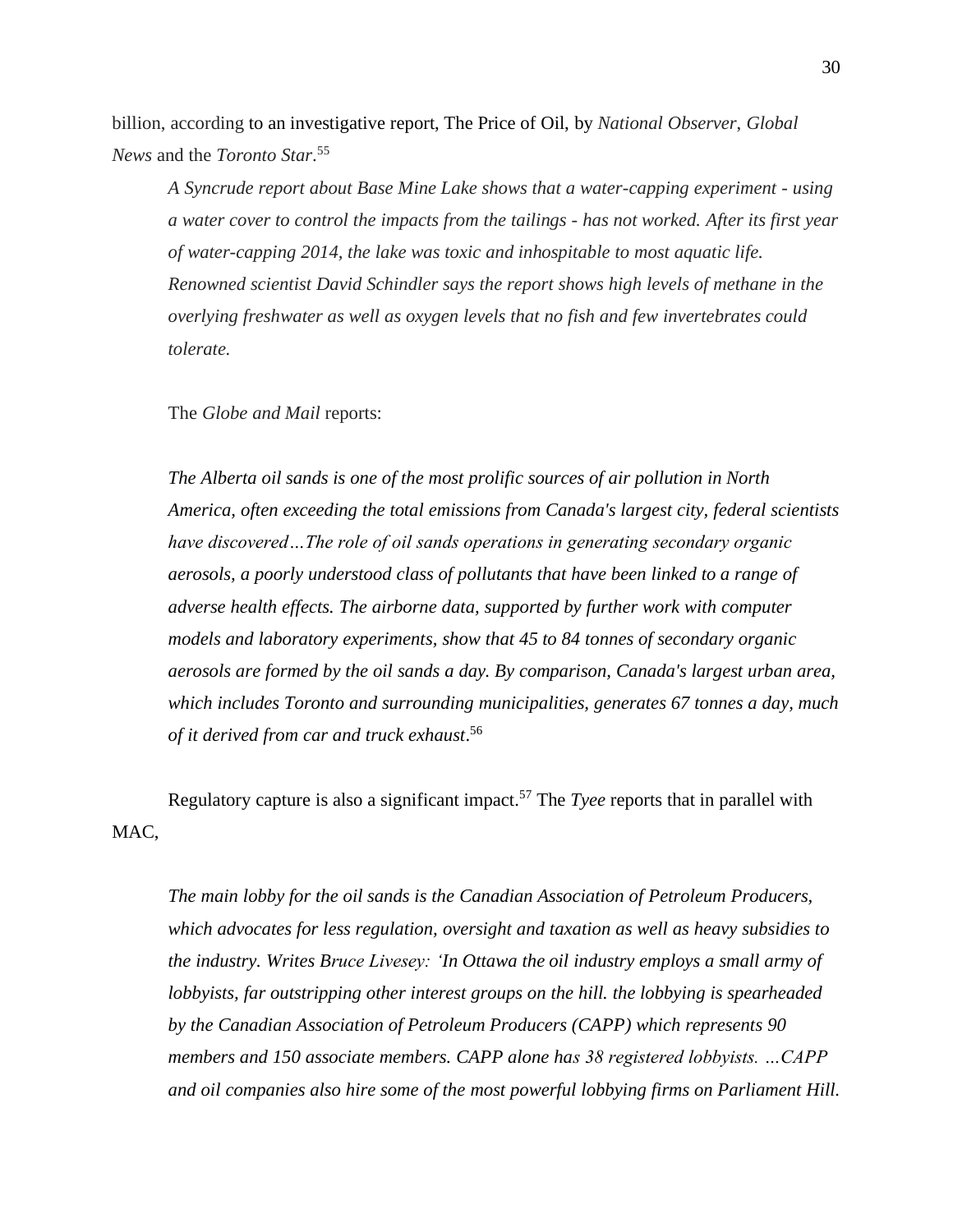*On top of that there are dozens of lobbyists working for the Canadian Energy Pipeline Association and Canadian Gas Association and individual oil companies.'…Kevin Taft, a former leader of Alberta's Liberal Party (2004-08) believes so. He's the author of a new book, [Oil's Deep State.](http://www.lorimer.ca/adults/Book/3012/Oils-Deep-State.html) 'In Canada, the fossil fuel industry has captured really key democratic institutions and in some ways has captured so many of them that it has formed what I call a deep state,' explains Taft. 'So democracy stops functioning for the people and begins to function first and foremost for the fossil fuel industry*.' 58

### **Teck Resources**

All of Teck's operations apply TSM, and all Canadian operations publicly report their TSM results. Teck's Canadian operations include Highland Valley Copper and Trail operations in British Columbia as well as six steelmaking coal operations in British Columbia and Alberta: Cardinal River, Coal Mountain, Elkview, Fording River, Greenhills and Line Creek. Teck's overall TSM results for 2017 were strong, and the company achieved high levels of performance across all six TSM Protocols. The company assigned all eight of Teck's Canadian operations a Level AAA for all indicators of the Biodiversity Conservation Management, Energy Use and GHG Emissions Management, and Aboriginal and Community Outreach Protocols.

But what is missing? Here are a few examples:

- The enormous risk associated with water saturated tailings impoundments such as Highland Valley. The Highland Valley Copper Mine in British Columbia has an impoundment in a valley that is 9 kilometres long, with a tailings dam at the downstream end that is 165 metres high and 3.3 kilometres wide. The company intends to expand the dam by 2026 to over 210 metres high, to hold 2.6 billion tons of tailings.
- Downstream from Teck coal mines in BC, the level of selenium in the Elk and Fording rivers is 70 times that in the Flathead River, which doesn't get run off from coal mines.
- In 2019, a US court found that Teck which runs the world's largest lead and zinc smelter at Trail about 10 miles north of the U.S. border in British Columbia – had for decades dumped slag containing hazardous substances including arsenic, cadmium,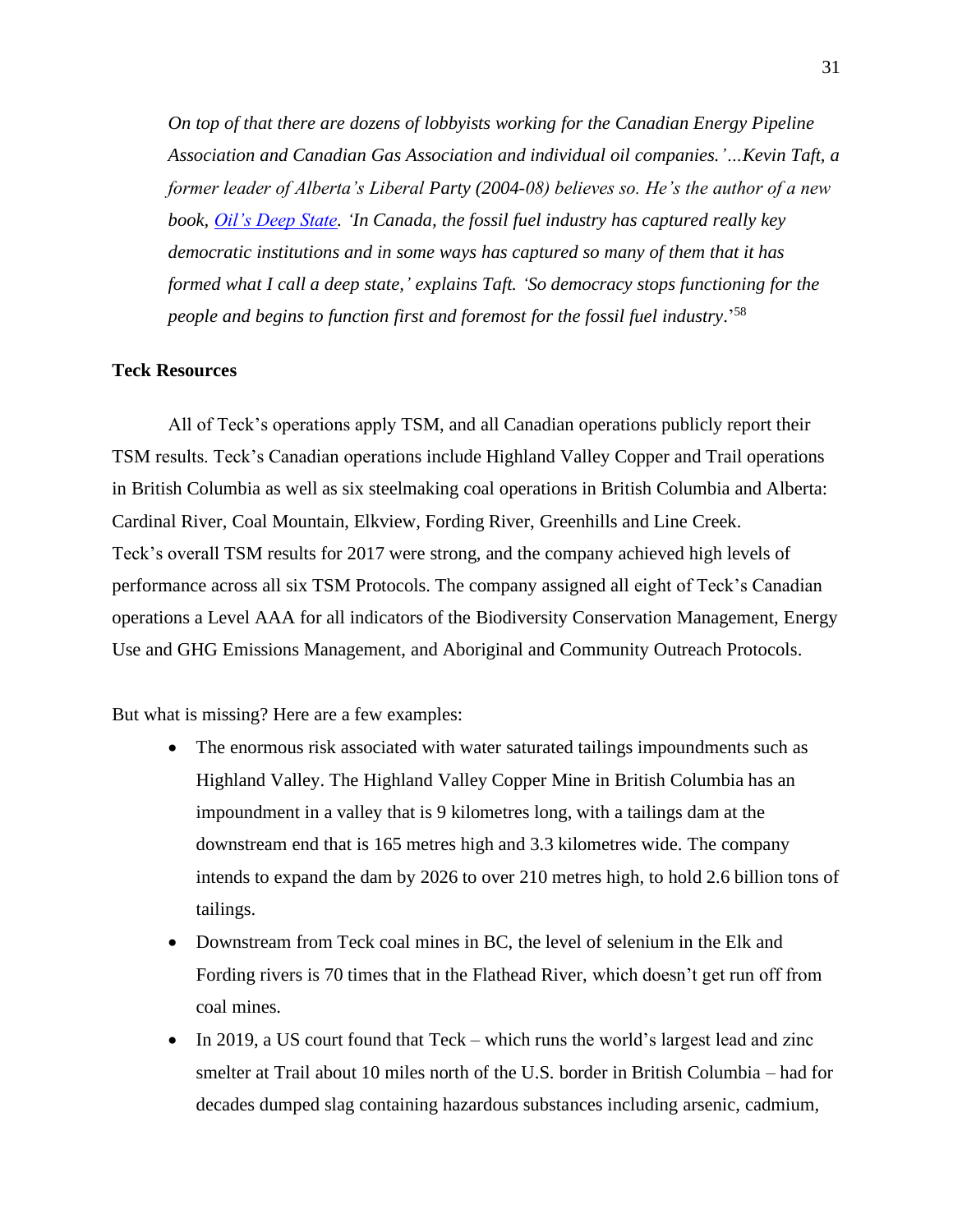copper, lead, mercury and zinc into the Columbia River. The downstream tribes sued, won and were awarded costs for the action, with \$3.39 million for expenses, \$4.86 million for attorneys' fees and \$344,300 in prejudgment interest.<sup>59</sup>

- On February 29, 2016, Teck Metals Ltd. pleaded guilty to three offences under the Fisheries Act for the release of substances deleterious to fish in the Columbia River. The total fine was \$3,000,000 for the Fisheries Act offences. Teck Metals also paid \$400,000 in fines under BC legislation. All of the \$3,000,000 fine will be directed to the Environmental Damages Fund for fish habitat and fisheries restoration projects in the Kootenay River or Columbia River watersheds.<sup>60</sup> Teck Metals released a statement in response to the charges describing a total of nine incidents occurring between November 12, 2013 to February 5, 2015. The incidents involved discharges of water with elevated levels of zinc, copper, ammonia, chlorine and cadmium into the Columbia River.
- In 2019, Teck is developing its first oil sands venture, the massive Frontier Mine. A joint federal-provincial Environmental assessment approved the mine, despite finding it will have significant and permanent impacts on the environment. Environmental concerns named by the panel include the removal of old-growth forests, the destruction or permanent alteration of fish habitat, the release of a large amount of carbon pollution and the loss of wetlands and areas of "high species diversity potential." <sup>61</sup> [Note: Teck withdrew its application and cancelled the project in early 2020]

#### **Vale**

An enormous transnational company based in Brazil, Vale (then known as CVRD) purchased INCO properties in Canada in 2006 for \$13.3 billion, including all the Sudbury operations, Voisey's Bay, Port Colborne and Thompson. In 2018, under TSM, the company gave itself A to AAA grades for all indicators at all facilities. It said: *Vale's biodiversity protection projects demonstrate how much the company prizes the planet. In 2017, the Ontario Operations were awarded the TSM Environmental Excellence Award for its biodiversity work in Sudbury, which focuses on regreening and reclamation efforts to transform lands and waterways back to their natural states. Our Manitoba operations were also recognized as a TSM Environmental*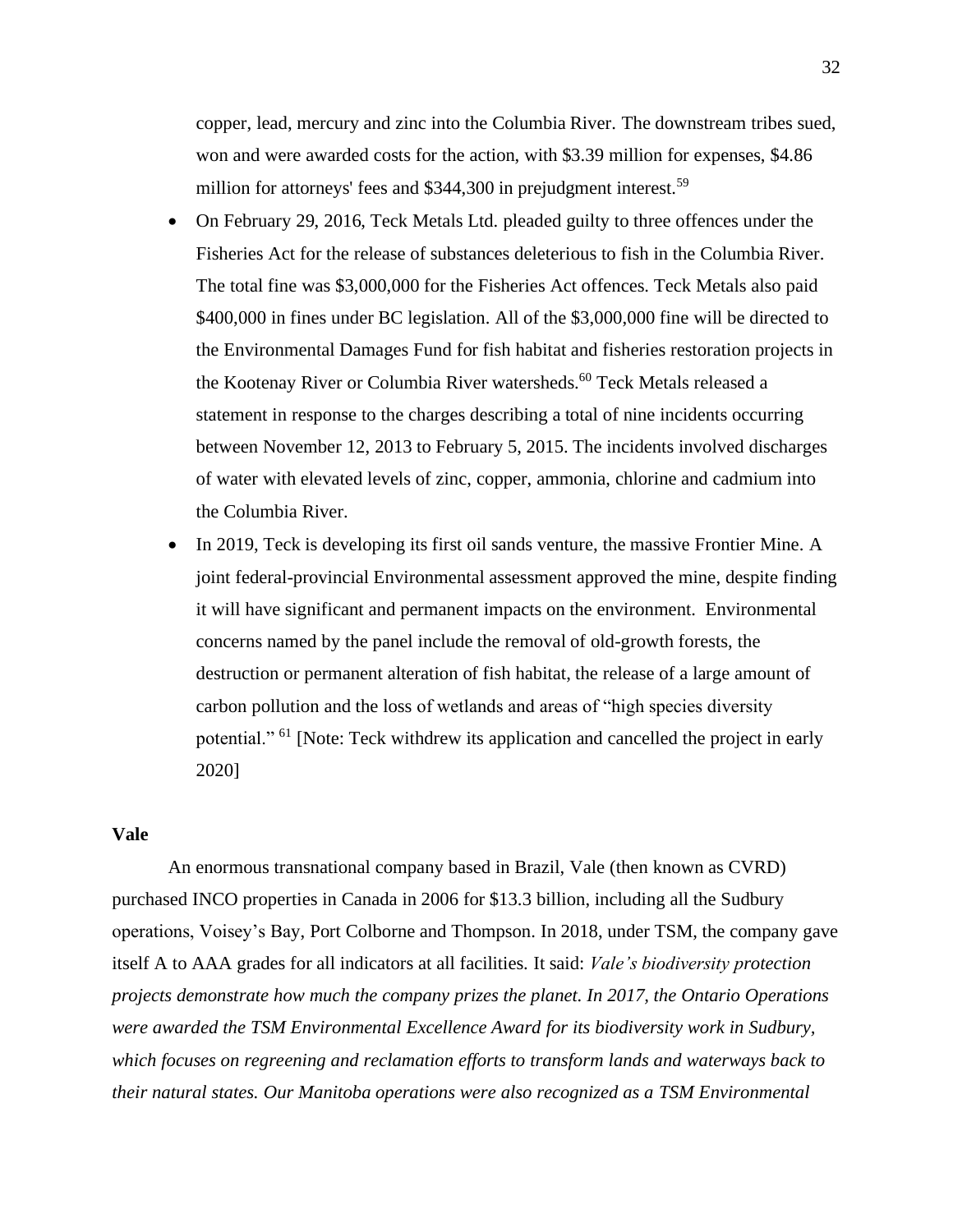*Excellence Award finalist for their SLAM Dunk program, which aims to divert 100 per cent of waste from landfills.*

What the Vale report is remarkable for what it does not talk about:

- The dangerous state of its tailings dams: Two massive tailings dam ruptures at Vale mines in Brazil: at Samarco in 2015, which killed 19 people and destroyed homes and the Doce River, and at the town of Brumadinho in January 2019, which killed at least 240 people.<sup>62</sup> Following these dam failures, the company reported that many more were likely, as the same technology has been used for most of its tailings dams in Brazil, and at eight dams in Sudbury and one in Thompson Manitoba (These dams had been built by  $Inco$ ).  $63$
- Self-assurance against closure at its Sudbury operations of only \$647 million and 80,000 hectares of land disturbed by 125 years of mining and smelting.
- The closure of the Thompson smelter in 2018 when it was forced to comply with federal base metal smelter regulations
- A \$600 billion lawsuit from Atikameksheng Anishnabek for damages to their lands in the Sudbury area (currently on hold)
- The findings of The International Network of those Affected by Vale. The network has, since 2009, been comprised of a wide group of organizations, social movements and trade unions from Brazil, Argentina, Chile, Peru, Canada and Mozambique whose objective is to contribute to the strengthening of networked communities, promoting strategies to confront the socio-environmental impacts related to the extraction mining industry, especially that connected to the corporation Vale S.A. <sup>64</sup> In 2012, Vale was awarded the annual Nobel Award of Shame by the Berne Declaration and Friends of the Earth mainly for its role in helping to build the Belo Monte dam, the largest hydroelectric power plant in the Amazon rainforest, and a host of alleged labor rights abuses in dozens of countries worldwide. The award was presented during the World Economic Forum in the Davos, Switzerland. It named Vale as "the Worst Company in the World".<sup>65</sup>
- Since Vale took over the Inco Mines in Sudbury in 2006, there has been a decline in the conditions of work. A peer-reviewed study published in 2017 found: *There is awareness of occupational exposures, but this awareness is dwarfed in comparison to the attention that is given to the tragic fatal injuries from injuries and accidents. The mines are now*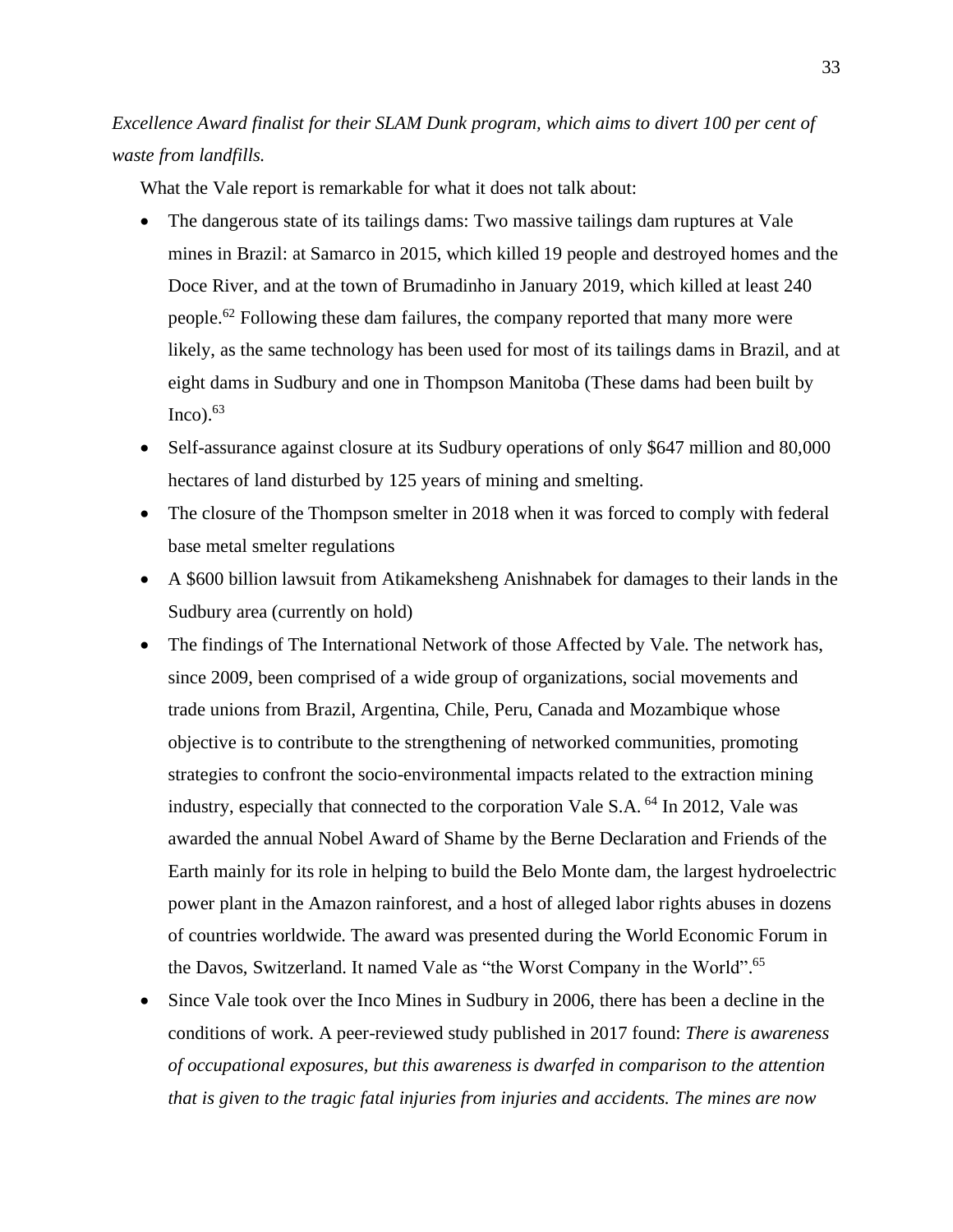*owned by foreign multinationals with a change from an engaged, albeit paternalistic sense of responsibility for the health of the miners, to a less responsive or sympathetic workplace culture. Modernization has led to the elimination, substitution, or reduction of some of the worst toxins, and hence present-day miners are less exposed to hazards that lead to occupational disease than they were in the past. However, modernization and the drop in the price of nickel has also led to a precipitous reduction in the number of unionized miners, a decline in union power, a decline in the monitoring of present-day exposures, and an increase in non-unionized contract workers. The impact has been that miners have lost their solidarity and power to investigate, monitor or object to presentday exposures*. 66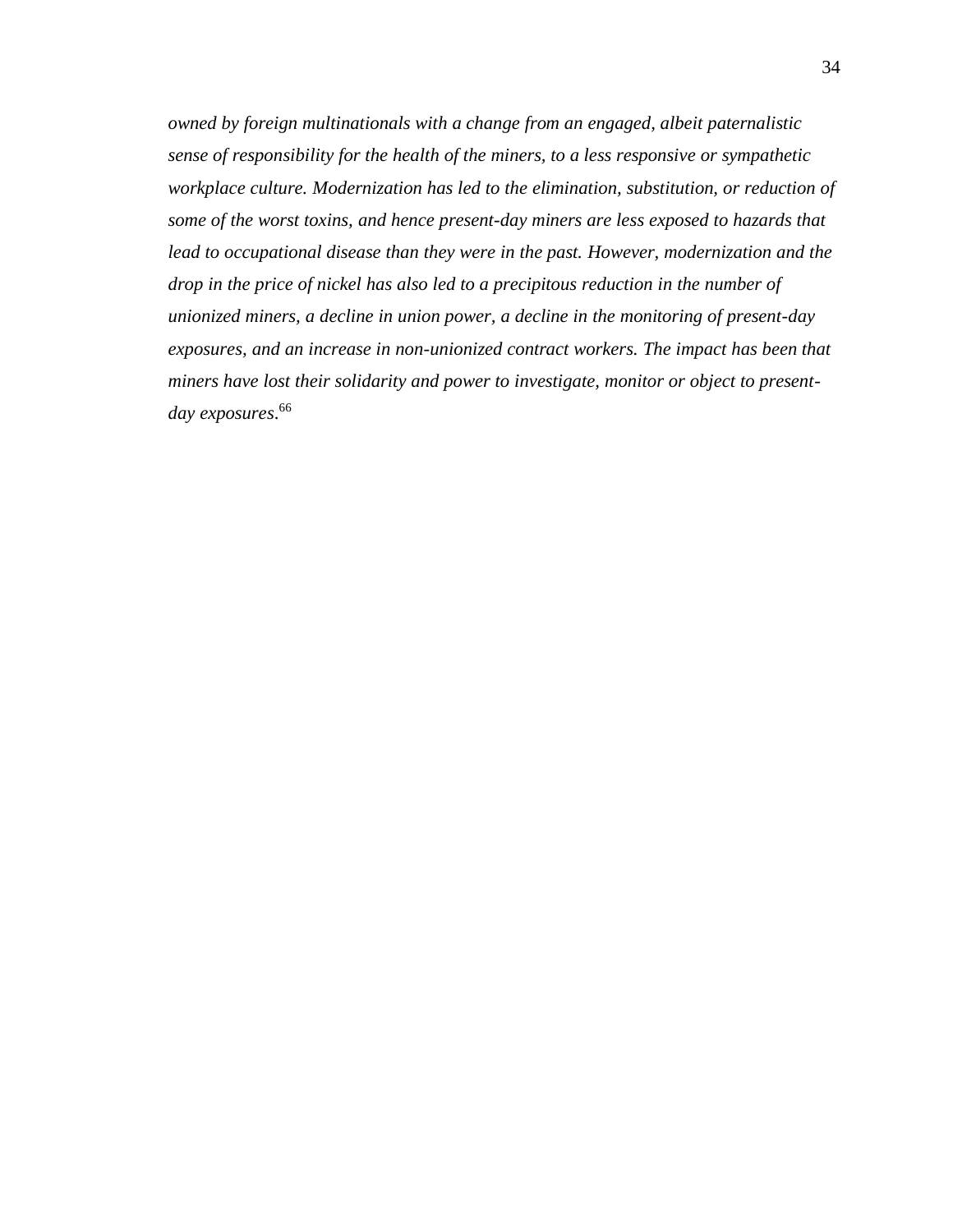Appendix A.

# **TSM Guiding Principles (2019)**

**As members of the Mining Association of Canada, our role is to responsibly meet society's needs for minerals, metals and energy products. To achieve this we engage in the exploration, discovery, development, production, distribution and recycling of these products. We believe that our opportunities to contribute to and thrive in the economies in which we operate must be earned through a demonstrated commitment to sustainable development.\***

Accordingly, our actions must demonstrate a responsible approach to social, economic and environmental performance that is aligned with the evolving priorities of our communities of interest.\*\* Our actions must reflect a broad spectrum of values that we share with our employees and communities of interest, including honesty, transparency and integrity. And they must underscore our ongoing efforts to protect our employees, communities, customers and the natural environment.

# **We will demonstrate leadership worldwide by:**

- Involving communities of interest in the design and implementation of our Towards Sustainable Mining initiative;
- Proactively seeking, engaging and supporting dialogue regarding our operations;
- Fostering leadership throughout our companies to achieve sustainable resource stewardship wherever we operate;
- Conducting all facets of our business with excellence, transparency and accountability;
- Protecting the health and safety of our employees, contractors and communities;
- Respecting the rights of our workers and not engaging in practices of forced or child labour, as defined in ILO Conventions 29,138 and 182;
- Contributing to global initiatives to promote the production, use and recycling of metals and minerals in a safe and environmentally responsible manner;
- Seeking to minimize the impact of our operations on the environment and biodiversity, through all stages of development, from exploration to closure;
- Working with our communities of interest to address legacy issues, such as orphaned and abandoned mines;
- Practicing continuous improvement through the application of new technology, innovation and best practices in all facets of our operations.

# **In all aspects of our business and operations, we will:**

• Respect human rights and treat those with whom we deal fairly and with dignity.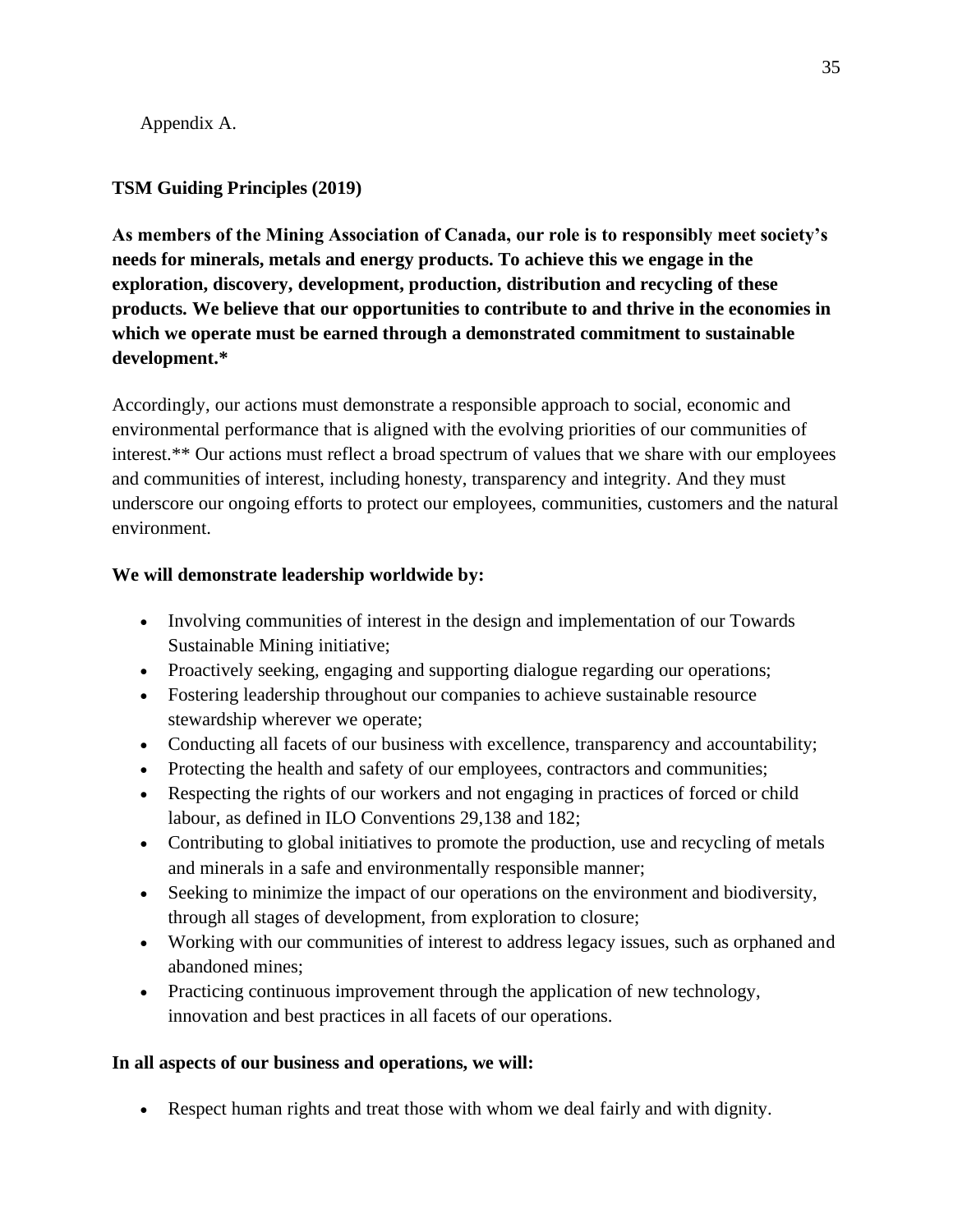- Respect the cultures, customs and values of people with whom our operations interact.
- Recognize and respect the unique role, contribution and concerns of Aboriginal peoples (First Nations, Inuit and Métis) and Indigenous Peoples worldwide.
- Obtain and maintain business through ethical conduct.
- Comply with all laws and regulations in each country where we operate and apply the standards reflecting our adherence to these Guiding Principles and our adherence to best international practices.
- Support the capability of communities to participate in opportunities provided by new mining projects and existing operations.
- Be responsive to community priorities, needs and interests through all stages of mining exploration, development, operations and closure.
- Provide lasting benefits to local communities through self-sustaining programs to enhance the economic, environmental, social, educational and health care standards they enjoy.

*\* MAC draws on the 1987 Brundtland Commission definition of Sustainable Development: "Development that meets the needs of the present without compromising the ability of future generations to meet their own needs."*

*\*\* We use the term Communities of Interest to include all of the individuals and groups who have or believe they have an interest in the management of decisions about our operations that may affect them. This includes: employees, contractors, Aboriginal or indigenous peoples, mining community members, suppliers, customers, environmental organizations, governments, the financial community, and shareholders.*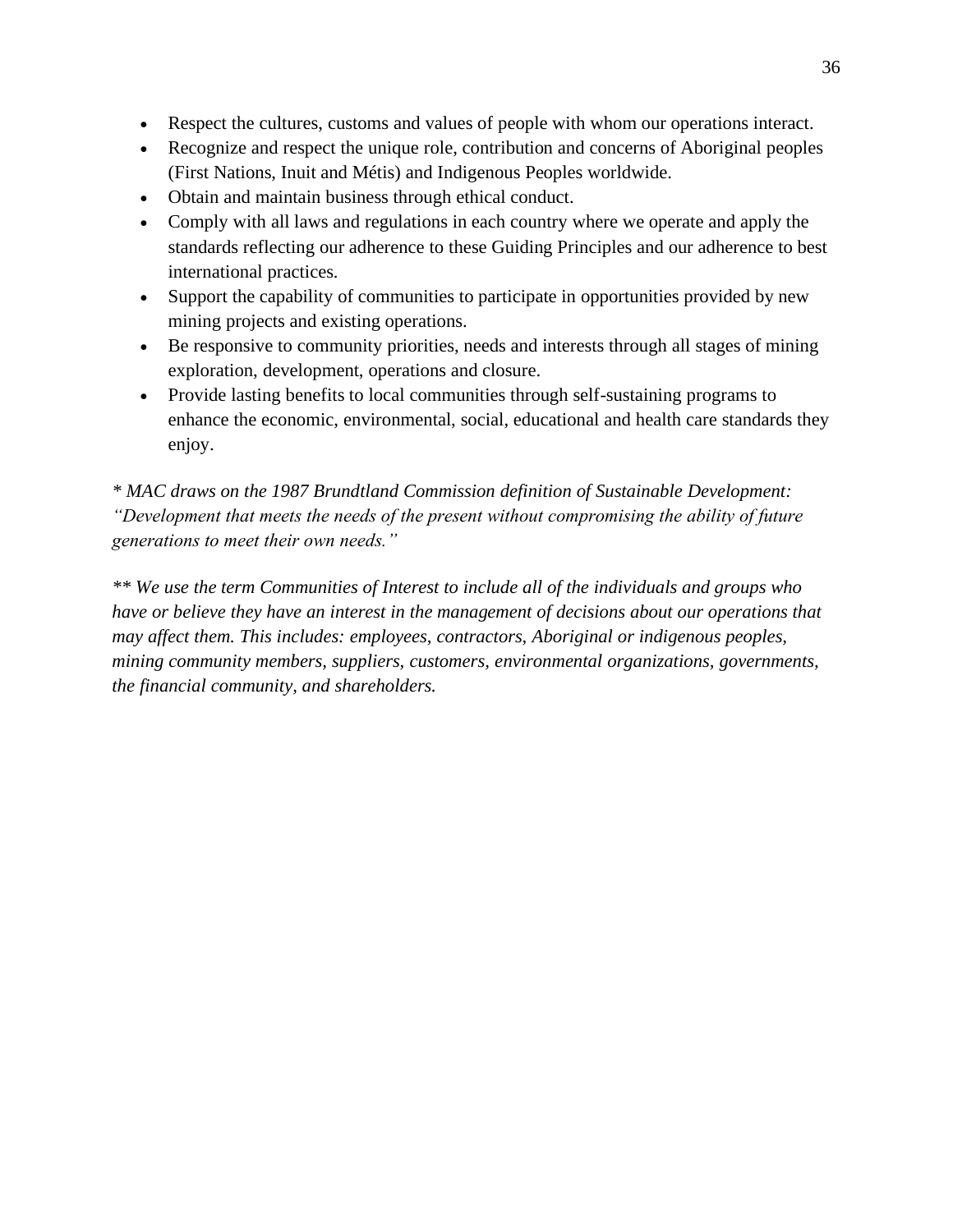#### **Appendix B. List of full members of the Mining Association of Canada (2019)**

*[The asterix indicates companies that reported in 2018. Imperial Metals\* and Taseko Mines were also both members in 2017, the year of the report.]*

Agnico-Eagle\* Alexco Resources Arcelor Mines Canada \* B2Gold Corporation Baffinland\* Barrick Gold Corporation\* BHP Billiton Canada Inc Cameco Corp\* Canadian Natural Resources Ltd\* DeBeers Canada Inc\* Dominion Diamond Mines ULC\* Eldorado Gold Excellon Resources Inc\* First Quantum Minerals Ltd\* Fort Hills Limited Partnership Glencore Canada Corporation\* HD Mining International Ltd Hecla Quebec Inc Hudbay Minerals Inc\* Iamgold Corporation\* Iron Ore Company of Canada Kinross Gold Corporation Lundin Mining Corporation Mandalay Resources Corporation New Gold Inc \* Newmont Goldcorp \* Nexen Energy Ltd Noront Resources Ltd Nyrstar Canada (Holdings)\* Pan American Silver RioTinto Canada\* Royal Canadian Mint Sherritt International Star Diamond Corporation Stornoway Diamond Corporation Suncor Energy Inc\* Syncrude Canada Ltd\* Teck Resources Ltd\* Vale\* Western Copper and Gold Yamana Gold Inc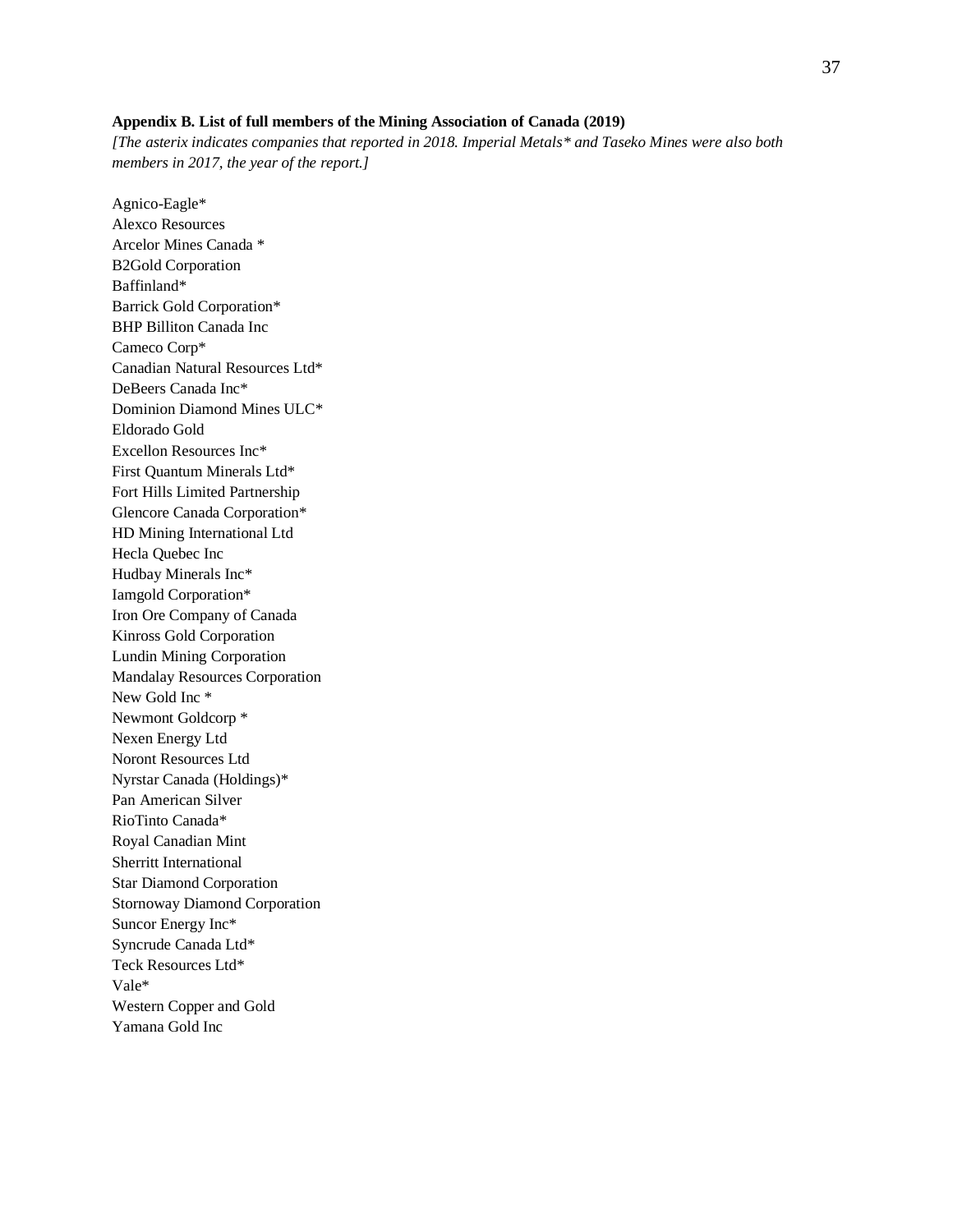# **Endnotes**

<sup>1</sup> For a detailed account of this conflict, see Stuart Kirsch. Mining Capitalism: the relationship between corporations and their critics. University of California Press 2014

<sup>9</sup> https://mining.ca/towards-sustainable-mining/protocols-frameworks/preventing-child-and-forced-labour/

<sup>12</sup> Dr. Norbert R. Morgenstern (Chair), CM, AOE, FRSC, FCAE, Ph.D., P.Eng.; Mr. Steven G. Vick, M.Sc., P.E.; and, Dr. Dirk Van Zyl, Ph.D., P.E., P.Eng. Report on Mount Polley Tailings Storage Facility Breach, Independent Expert Engineering Investigation and Review Panel, Province of British Columbia, January 30, 2015.

 $13$  Ibid, page 135

- <sup>14</sup> <https://harvest.usask.ca/handle/10388/11174>
- <sup>15</sup> [https://www.theglobeandmail.com/news/national/oil-sands-found-to-be-a-leading-source-of-air](https://www.theglobeandmail.com/news/national/oil-sands-found-to-be-a-leading-source-of-air-pollution-in-north-america/article30151841/)[pollution-in-north-america/article30151841/](https://www.theglobeandmail.com/news/national/oil-sands-found-to-be-a-leading-source-of-air-pollution-in-north-america/article30151841/)

<sup>16</sup> https://edmontonjournal.com/business/energy/study-finds-air-problems-around-oilsands-communityfort-mckay

<http://www.cobaltmininglegacy.ca/arsenicAndOldPits.php>

<sup>18</sup> <https://www.cbc.ca/news/canada/north/agnico-eagle-spill-meadowbank-mine-1.4095353>

 $19 \text{ http://www.nunatsiaqonline.ca/stories/article/65674}$ nunavut regulatory org\_says\_no\_to\_baffinland/

[http://www.cbc.ca/news/canada/north/baffinland-looks-at-its-options-after-icebreaking-plan-rejected-](http://www.cbc.ca/news/canada/north/baffinland-looks-at-its-options-after-icebreaking-plan-rejected-1.3037131?cmp=rss)[1.3037131?cmp=rss](http://www.cbc.ca/news/canada/north/baffinland-looks-at-its-options-after-icebreaking-plan-rejected-1.3037131?cmp=rss)

[http://www.nunatsiaqonline.ca/stories/article/65674nunavut\\_inuit\\_plan\\_to\\_renegotiate\\_benefits\\_impacts\\_](http://www.nunatsiaqonline.ca/stories/article/65674nunavut_inuit_plan_to_renegotiate_benefits_impacts_with_baffinland/) [with\\_baffinland/;](http://www.nunatsiaqonline.ca/stories/article/65674nunavut_inuit_plan_to_renegotiate_benefits_impacts_with_baffinland/)

[http://www.nunatsiaqonline.ca/stories/article/65674subcontractor\\_suing\\_nunavut\\_mining\\_company\\_for\\_](http://www.nunatsiaqonline.ca/stories/article/65674subcontractor_suing_nunavut_mining_company_for_millions_in_unpaid_fees/) [millions\\_in\\_unpaid\\_fees/](http://www.nunatsiaqonline.ca/stories/article/65674subcontractor_suing_nunavut_mining_company_for_millions_in_unpaid_fees/)

 $^{20}$  <https://www.northernontariobusiness.com/regional-news/a-take-charge-guy-in-pic-river-366860> <sup>21</sup> Protestbarrrick.net

<sup>22</sup><http://rabble.ca/columnists/2016/10/dear-cra-dont-let-cameco-get-away-its-22-billion-tax-evasion> <sup>23</sup>[https://d3n8a8pro7vhmx.cloudfront.net/foe/pages/199/attachments/original/1496989875/Cameco\\_Incide](https://d3n8a8pro7vhmx.cloudfront.net/foe/pages/199/attachments/original/1496989875/Cameco_Incidents_Table_-_June_2017.pdf?1496989875) nts\_Table - June 2017.pdf?1496989875

<sup>24</sup> https://www.oilsandsmagazine.com/news/2017/3/9/major-shake-up-at-albian-sands-as-cnrl-takes-overmine-operations

<sup>25</sup> https://harvest.usask.ca/handle/10388/11174

<sup>26</sup> [https://www.theglobeandmail.com/news/national/oil-sands-found-to-be-a-leading-source-of-air](https://www.theglobeandmail.com/news/national/oil-sands-found-to-be-a-leading-source-of-air-pollution-in-north-america/article30151841/)[pollution-in-north-america/article30151841/](https://www.theglobeandmail.com/news/national/oil-sands-found-to-be-a-leading-source-of-air-pollution-in-north-america/article30151841/)

 $27$  https://edmontonjournal.com/business/energy/study-finds-air-problems-around-oilsands-communityfort-mckay

<sup>28</sup> <https://www.mining.com/de-beers-victor-mine-ends-production/>

<sup>&</sup>lt;sup>2</sup> Michel Kerr, Richard Janda and Chip Pitts. Corporate Social responsibility: a legal analysis. Lexis Nexis Canada Inc. 2009, pages 96-102

<sup>&</sup>lt;sup>3</sup> https://mining.ca/wp-content/uploads/2019/02/Aboriginal-and-Community-Outreach-EN-WITH-TAILINGS-CRITERIA.pdf

<sup>&</sup>lt;sup>4</sup> https://mining.ca/towards-sustainable-mining/protocols-frameworks/energy-and-ghg-emissionsmanagement/

<sup>&</sup>lt;sup>5</sup> https://mining.ca/wp-content/uploads/2019/03/Tailings-Management-Protocol\_2019-final.pdf

<sup>&</sup>lt;sup>6</sup> https://mining.ca/wp-content/uploads/2019/02/Biodiversity-Conservation-Management-EN.pdf

<sup>7</sup> https://mining.ca/wp-content/uploads/2019/06/Safety-and-Health-EN-1.pdf

<sup>8</sup> https://mining.ca/wp-content/uploads/2019/02/Crisis-Management-EN-Nov-2018.pdf

<sup>&</sup>lt;sup>10</sup> https://mining.ca/towards-sustainable-mining/protocols-frameworks/mine-closure-framework/

 $11 \text{ https://mining.ca/towards-sustainable-mining/protocols-frameworks/water-stewardship/}$ 

<sup>17</sup> <https://resourceworld.com/cobalt-ores-and-arsenic/>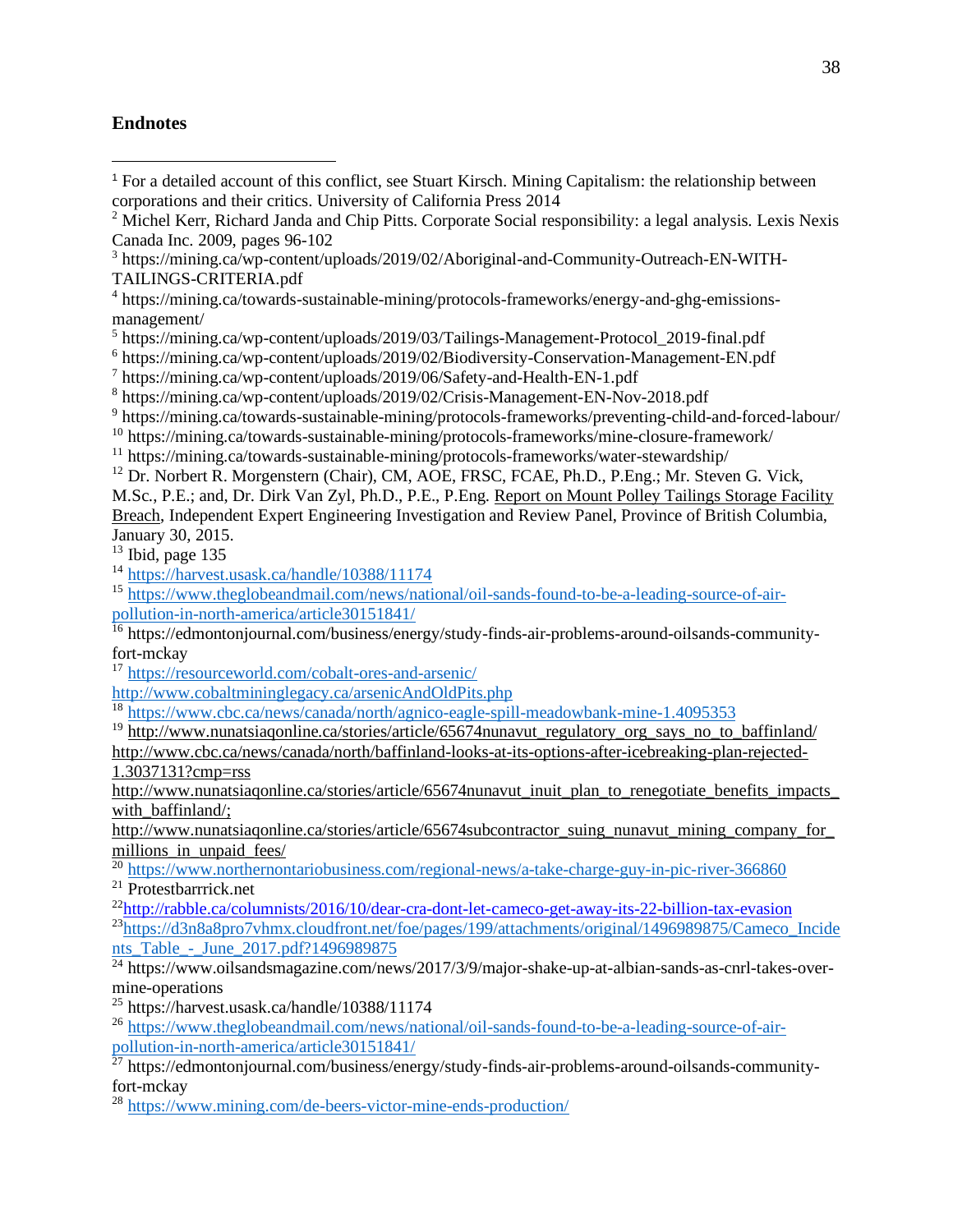<sup>29</sup> http://www.canadianminingjournal.com/features/the-real-value-of-victor-project/;

https://www.nationaljeweler.com/diamonds-gems/supply/7384-de-beers-2018-production-up-sales-slide <sup>30</sup> ESTMA report for 2017 all Anglo American projects in Canada:

https://www.angloamerican.com/~/media/Files/A/Anglo-American-PLC-V2/documents/annual-updates-2018/payments-to-government-2017.pdf

<sup>31</sup> http://www.canadiangeographic.com/wildlife-nature/articles/pdfs/barren-ground-caribou-caribou-indecline.pdf

<sup>32</sup> [https://www.miningnewsnorth.com/story/2018/11/02/mining-explorers-2018/me2018-dominion](https://www.miningnewsnorth.com/story/2018/11/02/mining-explorers-2018/me2018-dominion-diamond-mines/5444.html?m=false)[diamond-mines/5444.html?m=false](https://www.miningnewsnorth.com/story/2018/11/02/mining-explorers-2018/me2018-dominion-diamond-mines/5444.html?m=false)

 $33$  https://miningwatch.ca/publications/2015/2/25/unearthing-canadian-complicity-excellon-resourcescanadian-embassy-and

<sup>34</sup> https://www.publiceye.ch/en/tag/glencore

<sup>35</sup> observadoresglencore.com

<sup>36</sup> Industriall-union.org

<sup>37</sup> [http://docplayer.net/45090471-Billions-from-the-exploitation-of-raw-materials-the-swiss-multinational](http://docplayer.net/45090471-Billions-from-the-exploitation-of-raw-materials-the-swiss-multinational-corporation-glencore-xstrata-multiwatch-ed.html)[corporation-glencore-xstrata-multiwatch-ed.html](http://docplayer.net/45090471-Billions-from-the-exploitation-of-raw-materials-the-swiss-multinational-corporation-glencore-xstrata-multiwatch-ed.html)

 $38$  ibid

<sup>39</sup> https://www.mining.com/newmont-confirms-potential-sale-of-red-lake/

<sup>40</sup> https://www.mining.com/new-blockade-affects-newmont-goldcorps-penasquito-mine/

<sup>41</sup> http://data.ec.gc.ca/data/substances/monitor/historic-mercury-and-heavy-metal-deposition-acrosscanada-reconstructed-from-lake-sediment-cores/historic-mercury-and-heavy-metal-deposition-in-flinflon-manitoba-reconstructed-from-lake-sediment-cores/

<sup>42</sup> https://tucson.com/news/local/hudbay-ceo-looking-at-other-rosemont-mine-options-besidesappealing/article\_5f03f870-9ddc-5273-ba3a-ed1bb87794aa.html

 $43$  [http://miningwatch.ca/news/2017/4/24/what-does-hudbay-have-hide-peruvians-miningwatch-canada](http://miningwatch.ca/news/2017/4/24/what-does-hudbay-have-hide-peruvians-miningwatch-canada-staff-member-us-journalist)[staff-member-us-journalist](http://miningwatch.ca/news/2017/4/24/what-does-hudbay-have-hide-peruvians-miningwatch-canada-staff-member-us-journalist)

<sup>44</sup> [https://miningwatch.ca/blog/2019/4/3/overwhelming-no-vote-southern-ecuador-referendum-targets-inv](https://miningwatch.ca/blog/2019/4/3/overwhelming-no-vote-southern-ecuador-referendum-targets-inv-metals-project)[metals-project](https://miningwatch.ca/blog/2019/4/3/overwhelming-no-vote-southern-ecuador-referendum-targets-inv-metals-project)

 $\frac{45 \text{ http://www.iamgold.com/English/operations/development-projects/cote-gold-project-}$ 

ontario/default.aspx

<sup>46</sup> https://www.cbc.ca/news/canada/newfoundland-labrador/innu-rio-tinto-supreme-court-1.4907401

<sup>47</sup> <http://www.mining.com/900-million-lawsuit-filed-against-rio-tintos-ioc-86988/>

<sup>48</sup>[https://www.researchgate.net/profile/Pierre\\_Louis\\_Tetu/publication/329221859\\_Iron\\_Ore\\_Company\\_I](https://www.researchgate.net/profile/Pierre_Louis_Tetu/publication/329221859_Iron_Ore_Company_IOC_of_Canada_versus_the_Innu%27s_perspective_of_a_dispute_from_a_local_lens/links/5bfd9f6c299bf1c2329e7493/Iron-Ore-Company-IOC-of-Canada-versus-the-Innus-perspective-of-a-dispute-from-a-local-lens.pdf) [OC\\_of\\_Canada\\_versus\\_the\\_Innu%27s\\_perspective\\_of\\_a\\_dispute\\_from\\_a\\_local\\_lens/links/5bfd9f6c299b](https://www.researchgate.net/profile/Pierre_Louis_Tetu/publication/329221859_Iron_Ore_Company_IOC_of_Canada_versus_the_Innu%27s_perspective_of_a_dispute_from_a_local_lens/links/5bfd9f6c299bf1c2329e7493/Iron-Ore-Company-IOC-of-Canada-versus-the-Innus-perspective-of-a-dispute-from-a-local-lens.pdf) [f1c2329e7493/Iron-Ore-Company-IOC-of-Canada-versus-the-Innus-perspective-of-a-dispute-from-a](https://www.researchgate.net/profile/Pierre_Louis_Tetu/publication/329221859_Iron_Ore_Company_IOC_of_Canada_versus_the_Innu%27s_perspective_of_a_dispute_from_a_local_lens/links/5bfd9f6c299bf1c2329e7493/Iron-Ore-Company-IOC-of-Canada-versus-the-Innus-perspective-of-a-dispute-from-a-local-lens.pdf)[local-lens.pdf](https://www.researchgate.net/profile/Pierre_Louis_Tetu/publication/329221859_Iron_Ore_Company_IOC_of_Canada_versus_the_Innu%27s_perspective_of_a_dispute_from_a_local_lens/links/5bfd9f6c299bf1c2329e7493/Iron-Ore-Company-IOC-of-Canada-versus-the-Innus-perspective-of-a-dispute-from-a-local-lens.pdf)

<sup>49</sup> https://www.nationalmagazine.ca/en-ca/articles/law/in-depth/stop,-border-ahead

<sup>50</sup> https://www.corp-research.org/rio-tinto

<sup>51</sup> https://www.riotinto.com/documents/181221 Rio Tinto completes sale of Grasberg interest.pdf <sup>52</sup> https://newint.org/features/2018/05/01/bouganville-rebels-mining-return

<sup>53</sup> Toban Black, Stephen D'Arcy, Tony Weis and Joshua Kahn Russell. A Line in the Tar Sands:

Struggles for Environmental Justice. Between the Lines. 2014, page 31

<sup>54</sup> https://www.nrcan.gc.ca/crude-oil-facts/20064

<sup>55</sup> https://www.nationalobserver.com/special-reports/canadas-oilsands

<sup>56</sup> https://www.theglobeandmail.com/news/national/oil-sands-found-to-be-a-leading-source-of-airpollution-in-north-america/article30151841/

<sup>57</sup> <https://harvest.usask.ca/handle/10388/11174>an[d https://thetyee.ca/Analysis/2018/05/17/Oil-Industry-](https://thetyee.ca/Analysis/2018/05/17/Oil-Industry-Canada-Deep-State/)[Canada-Deep-State/](https://thetyee.ca/Analysis/2018/05/17/Oil-Industry-Canada-Deep-State/)

<sup>58</sup> https://thetyee.ca/Analysis/2018/05/17/Oil-Industry-Canada-Deep-State/

<sup>59</sup> [https://www.law360.com/nativeamerican/articles/1083097/9th-circ-says-teck-can-t-nix-tribes-8-6m](https://www.law360.com/nativeamerican/articles/1083097/9th-circ-says-teck-can-t-nix-tribes-8-6m-pollution-award?nl_pk=7407c6fb-2899-468c-ae45-0b6f8cdd0425&utm_source=newsletter&utm_medium=email&utm_campaign=nativeamerican)[pollution-award](https://www.law360.com/nativeamerican/articles/1083097/9th-circ-says-teck-can-t-nix-tribes-8-6m-pollution-award?nl_pk=7407c6fb-2899-468c-ae45-0b6f8cdd0425&utm_source=newsletter&utm_medium=email&utm_campaign=nativeamerican)